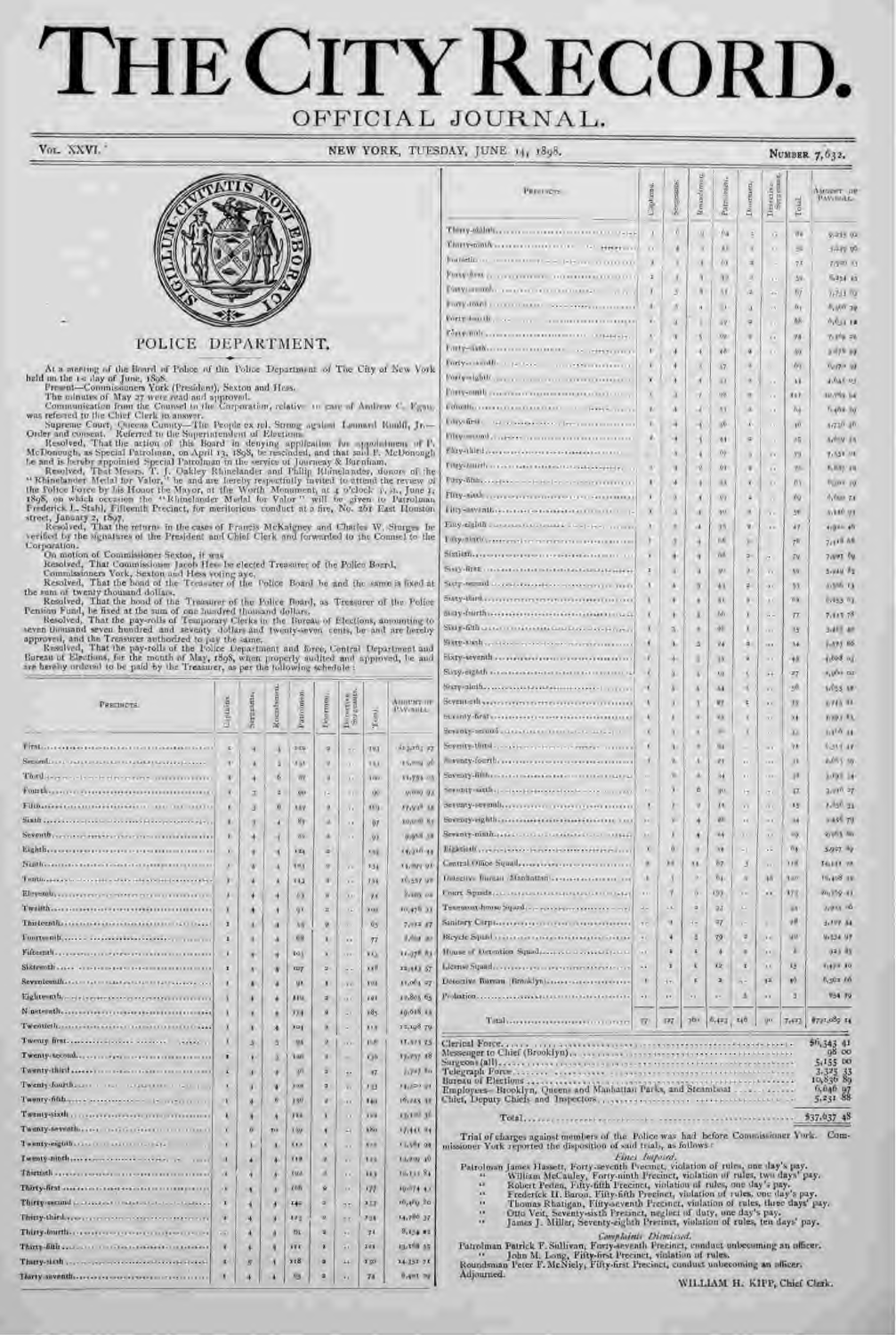#### **CITY** RECORD. THE

#### **EXECUTIVE DEPARTMENT.** BOARDS OF LOCAL IMPROVEMENTS.

## TWENTY-TIKST DISTRICT, ROROUGH OF THE BRONX.

Parsumt to call by President Haften, die members at the Local Board, Twanty-first District, met at 2.3. $\mathbf{u}_{1:t}$ June 9, 1595, at the office of the President of the Borough of The Brows, Manicipal Dalbing, Crosona Park. Present-President Haften, Counciliaan Hottenasth, Counciliaan Mussay and Ablerman McGrath.

Minutes of meeting held June 2 last read and adopted. On Daniel and Erferand Serie and Third Acoust Naugrous Piller of Mankathin

The following contmunication was read ;

MANAGEMENT BARRAY COMPANY

Tune at 1868. J. P. HENESSY, Selectory, Load Board, Tussen-first Dates.), Bernard of The Broad, New

**J. P. HENDERS, Service, case over, received**, and the relation of the trades of the Union Gall for the Chysical to your letter of recent date, in relation to the trades of the Union Gall way. Trolley, Line at this Fluid

Un model of Cosmithman Murray, it was its account Manager of the Mashmann Railway<br>Readved, Ther the Countine will upon the General Manager of the Mashmann Railway<br>Company, in reference to the short masse, and also is colle

Crateria Assume Warrenwides, between the tent detail and Crowna Park, South,

Detailers of its which W. Therma and covers was ready and, an market of Countillman Hother-rolb, the matter was relatively to the board of Public Logroveniance, with readmontalities,

Fon Constance and Section Associated Management in Paul of Towner of Jersey Part Hell (1967) The excellent of a seatern point of our of the seatern in the Musicipal Account),<br>
Communication Musicipal Accounts the Musicipal Accounts of the Communication of the Communication<br>
communication of the Communication of t

IOSEPH J. HENNISSY, Searman,

## AQUEDUCT COMMISSION.

Minim of high Mann, is the Apostus C. Stevens, 1980 of the same of Action Stevens  $\textit{fluidflow}_1 \ = \ 10 \ \textit{density}, \ \textit{Time} \ \eta, \ 4888, \ \textit{at} \ \textit{11} \quad \textit{and} \ \textit{A}, \ \textit{M}_1$ 

 $\label{eq:main} \begin{array}{ll} \textbf{Present} = \textbf{Common} \cup \textbf{test} \cup \textbf{test} \cup \textbf{test} \cup \textbf{test} \cup \textbf{test} \cup \textbf{test} \cup \textbf{test} \cup \textbf{test} \cup \textbf{test} \cup \textbf{test} \cup \textbf{test} \cup \textbf{test} \cup \textbf{test} \cup \textbf{test} \cup \textbf{test} \cup \textbf{test} \cup \textbf{test} \cup \textbf{test} \cup \textbf{test} \cup \textbf{test} \cup \textbf{test} \cup \textbf{test} \cup \textbf{test} \cup \textbf{test} \$ 

The constraints or Extrader Commute matrix the following as the Based . A remaining to a Extrader Commuting a bill in large of Contractor (the Twinter for the spin-box pipe not usual at the contrast, and together the same

Aquadant Commissioners, which<br>First-Fitting thermody in the pater already in place with bull-bootings to horizon the working decreed a separation<br>ing decreed a separation conditions covers and other pieces for finite from

estimated cost, \$1,500. There is platforms and rollings for the booms, post at 50.00 No.25 , esti-

mated trax, \$300.<br>Commissioner Ryan moved that the consideration of the above communications or relation to

the pareliases be postponed until the mot precising,<br>Which was carried by the following with  $\label{eq:R1} \begin{array}{ll} \text{Whelv was} = \text{Original integers} \ \mathbb{F} \text{path} \ \mathbb{T} \text{ on } \mathbb{B} \text{, the and } \mathbb{P} \text{ over } \mathbb{F}_q, \end{array}$ 

Commissioner Ten Eyek moved that the Secretary be point fold to be a 400 De counting of the Dy-lays and Kules of Order as a to include the various animal and that two born adopted  $\begin{minipage}[c]{.4cm} \begin{minipage}[c]{0.4cm} \begin{minipage}[c]{0.4cm} \begin{minipage}[c]{0.4cm} \begin{minipage}[c]{0.4cm} \begin{minipage}[c]{0.4cm} \begin{minipage}[c]{0.4cm} \begin{minipage}[c]{0.4cm} \begin{minipage}[c]{0.4cm} \begin{minipage}[c]{0.4cm} \begin{minipage}[c]{0.4cm} \begin{minipage}[c]{0.4cm} \begin{minipage}[c]{0.4cm} \begin{minipage}[c]{0.4cm} \begin{minipage}[c]{0.4cm} \begin{minipage}[c]{0.$ 

Commissioner Ryan presented the resignation of James O'Committee Charles to take effect immediately, and moved that the same be accepted. Which was carried by the following vote a Afirmative-Commissioners Ryan, Ten Eyek a

Commissioner Ryan offered the following resolution:<br>Resolved, That John Lee is bereby oppointed Chief Clerk, us a salary of two thousand shellars annum.  $10-$ 

Which was adopted by the following vote :<br>Affirmative-Commissioners Ryan, Ten Eyck and Power-3

The Commissioners then adjourned.

#### HARRY W. WALKER, Secretary.

## APPROVED PAPERS.

#### No. 235.

Herebeck, That permission be and the same in be<br>rely piven to T. J. McLaughlin to phase-erect and seep a show-window in front of his premises<br> $N\alpha$ , then Walton avenue, Barough of Manhattan, provided the dimension of said of the Manicipal Assembly.

Adopted by the Board of Alderman, May 3, 1598.<br>Adopted by the Council, May 31, 1595.<br>Approved by the Mayor, June 6, 1595.

 $No.  $15b.$$ 

Resolved, That permission be and the same is benday given to Josiah Gardner to place and<br>keep an oranmental florip-post and linep in front of bis promises, No. (by West Porty wood street,<br>provided the lamp be leep by late of the Municipal Assembly.

Adopted by the Board of Aldermen, May 10, 1598.<br>Adopted by the Couwell, May 31, 1898.<br>Approved by the Mayar, June 6, 1898.

#### $\begin{array}{l} \text{Max}(\mathbf{a}^{\mathbf{a}}), \text{trace} - \text{Bessel} \text{ or Lie} \text{trace},\\ \text{Area} \text{ para } \mathbf{q}_1 \text{ odd}. \end{array}$ Suniter of Remove taxed and amounts receive Simon by Days. Amnam. Minday, Jan 5, 18.9 **WYIE UF** 437  $T$  conclute  $\chi$  $\alpha = \frac{1}{2}$  ,  $\alpha$ 1.10s m. XX7  $\eta_1$  . Wintmenbry, 11  $m_{\rm T}$ 257.13 Viewalax, 11  $\pm$   $^{2}$  $1.77$ affe mg  $\Delta v_{\rm c, 100}$   $^{-14}$ Friday.  $\overline{\mathfrak{a}}$ VIS NO Butchley, " 36 **HIL** way an Tuals corrections **Waterpoor** uyi  $=$ **TAVID 1, ROCHE, ...**<br>Unit at Hanna at Licenses.

#### DEPARTMENT OF BUILDINGS.

DETAILMENT OF BUILDING, Newton, **BOROPGII OF MANHAULAN** NEW YORK CITY, June 11, 1898.

Superior of the Cay Roord :

ITEAR SUB-I desire to inform you that Com-IN AR  $>0$ -1 elevre to integra you that Com-<br>mighting an the Department of<br>Buildings on the Borough of Broadlyn, has<br>appointed Richard P. Remsen, as Temporary<br>Plan Clerk in the Borough of Broadlyn, at a<br>mility of 5100 per

### DEPARTMENT OF BRIDGES.

DEPARTMENT OF BRIDGES, CITY OF NEW YORK,  $\begin{array}{c} \text{StrWAT Hultings},\\ \text{Maximtrain, New York City, N.V.,}\\ \end{array}$ 

June 10, 1898. Reportion of the CID Rowsell  $\begin{tabular}{l|c|c|c} A system are at the top-vertex. \\ \hline St.-Mm-ave spectrum (both 1) is obtained by a single-space function of the Brown's 10000, but the Department of Higgs, through of the Brown's 10000, to data from June 8, 1898. \\ \hline A system (10118) I., SHEA, Comonissimers of Bridges. \\ \hline \end{tabular}$ 

#### MUNICIPAL ASSEMBLY.

THE UITY OF NEW YORK, **THREE OF THE CITY CERRY**<br> **LITY FLICE, NEW YORK, Jane 11, 1898.** 

To mount it was concrete Public mitias is hereby given that the Committee or Pablic Education will bold a public locating on Friday, June  $(\tau_1, 1865, 50, 20, 50)$  upon the matter of the mid-bundness of Union Free School District No. 22 of the To **Hempstead**,

 $\mathcal{P}_i$ J. SCULLY, City Clerk.

#### OFFICIAL DIRECTORY.

**EXECUTIVE DEPARTMENT.** Mayor's Office.

No. 8 Cuy Hald,  $\mathfrak g$  at an to  $\mathfrak g$  r,  $\mathfrak m,\mathfrak r$  Saturdays,  $\mathfrak g$  s, so, i.e. as at

 $\begin{array}{l} \text{HODB RT A. VAN WYER, Ahydro,} \\ \text{Aerass M. Dovss, Prisate Sercary,} \end{array}$ 

Derain of Licenses. No. 1 City Halb 9 A. W. to 4 P.W.<br>David J. Kocar, Chief,<br>Grosos W. Biows, Jr., Depay.

AQUEDUCT COMMISSIONERS, Room soo, Stewart Building, 3h floor, 92, 8, 10 a F. 8, 1001 J. Ryan, Maynics, 3, Puess, Wittmar H. The Maynics, Maynics, J. The Maynics, Wittmar H. Says, Contribution, Commissioners, Hanvy W. Warsen, Screener,

COMMISSIONERS OF ACCOUNTS. Rooms 114 and 115, Strwart Building, 9 A.M. to 4 P.M.<br>Jones C. Harriss and Bowlers Gwant

**BOARD OF ARMORY COMMISSIONERS.** The March, Chairman , Putsineser so Daragramer<br>of Taxas solo Annison, Secretary, Andreas Tomato L. Furnant, Secretary Indiding:<br>Office Inuris, a str. to a r. M.; Samulays, g A. M. 10 12 Ma

#### MUNICIPAL ASSEMBLY,

Title Council.  $\mathbb{R}$  and an interesting the Control of the Control Clerk  $\mathbb{P}_1$  , Section, Clerk Clerk. <br> Clerk and the first first state of the Control Clerk's the control of<br>  $\mathbb{R}$  and  $\mathbb{R}$  and the state of<br>  $\mathbb{R}$ 

Boats or Athenass. Tunta: F. W. ......., Prosince.<br>Median F. Brass, Chris.

## TUESDAY, JUNE 14, 1898.

#### BOROUGH PERSONNEL

### Dorogher Minhston,

Office as the President of the Bennigh of Machannas, New  $\alpha$ ,  $\alpha$  and  $\alpha$  Gity Hull,  $\beta$  A  $\lambda, \nu\in\alpha$  is an association of  $\lambda$  and  $\alpha$  and  $\alpha$  and  $\alpha$  and  $\alpha$  and  $\alpha$  and  $\alpha$  and  $\alpha$  and  $\alpha$  and  $\alpha$  and  $\alpha$ 

Borough of the Bronx. Office at the President of the Perrogle of the Berne, meters Third average and Ore Handled and Severaly, as well as the  $\phi$  A-ta-ta  $q$  is  $m$  . Seminallying a  $M_{\star}$  to

Long to Harring Promisent.

**Hoogh of Broadlyn.** 

 $\mbox{P}(\min\{m\})$ Offers, Neo $x$  Borough Hall<br/>p $y$ a, ng $w$ g $y$ a, ng ting ng ting ng ting ng ting ng ting ng ting ng ting ng ting ng ting ng ting ng ting ng ting ng ting ng ting ng ting ng ting ng ting ng ting ng ting ng

Harcuch of Queens.

 $\begin{array}{c} \text{Fermonex } \text{Bomonex } \text{Peronder}_1\\ \text{Ufor} \text{e}_1 \text{ Com } \text{I-dend } \text{Cap}_1 \text{ g.s., and}\\ \text{d}_B, \text{Hom } \text{g.m. and } \text{Cap}_1 \text{ g.s., and}\\ \text{d}_B, \text{Hom } \text{g.s., and}\\ \text{u.g.}\\ \end{array}$ 

Borongh of Richmond.

**PUBLIC ADMINISTRATOR,** No. 119 Namon street, 9 A.W. O a F. H.<br>WILLIAM M. HORS, Public Administrator,

**SOAKU OF PUBLIC IMPROVEMENTS.** No. 340 Hamilton, 9, 9 $A$ , 8, 10 $4$  F, Reg Smundays, 9, 8, 10 $12$  R. Hamilton, Franklin, President, 8, 1000 K, 1000 K, 1000 K, 1000 K, 1000 K, 1000 K, 1000 K, 1000 K, 1000 K, 1000 K, 1000 K, 1000 K, 1000 K, 1000 K, 1000 K

#### Department of Highways.

 $\label{eq:2} \begin{array}{ll} \textsc{Spec} \textsc{arg} \textsc{arg} \textsc{arg} \textsc{arg} \textsc{arg} \textsc{arg} \\ \textsc{Nex} \textsc{arg} \textsc{Pr} \textsc{Ness} \textsc{arg} \textsc{arg} \textsc{arg} \textsc{arg} \textsc{arg} \textsc{arg} \textsc{arg} \\ \textsc{Ness} \textsc{arg} \textsc{Ness} \textsc{arg} \textsc{arg} \textsc{arg} \textsc{arg} \textsc{arg} \textsc{arg} \textsc{arg} \\ \textsc{Tr} \textsc{Ness} \textsc{Pr} \textsc{Ness} \textsc{log$ 

Department of Scuert,

New signal and any Broadway, p. a. M. to 4 P. M.<br>
Janet K.com, Commissioner of Sewern,<br>
Martins F. Mondan, Deputy for Madalama,<br>
Tauman J. Ryonns, Deputy for Broadway,<br>
Witters Warrange, Deputy for Broadway,<br>
Witters J. Ry

Department of lividges.

Br.

Reem 177; Stewart Building, Chambers when and  $\mathbf{b} = -\mathbf{b}$  and  $\mathbf{b} = -\mathbf{b}$  and  $\mathbf{b} = -\mathbf{b}$  and  $\mathbf{b} = -\mathbf{b}$  and  $\mathbf{b} = -\mathbf{b}$  and  $\mathbf{b} = -\mathbf{b}$ . Commission, Chambers when a Lundon Building, Chamber

Difurtement of Water Supply.

Department of Girect Country-

Form of the Commonweal Commonweal and the start of the Commonweal of the Commonweal of the Commonweal Commonweal Commonweal Commonweal Commonweal Commonweal Commonweal Commonweal Commonweal Commonweal Commonweal Commonweal

zwood Arter.<br>- Jeans P. Mikroen, Deputy Commissioner for Barough<br>of Queens, Manteipal Bailding. Long. Lawns Cay.

Department of Buildings, Lighting and Supplies. Net of Brewlery, Researching of  $m/s$ ,  $\mu$  on  $m$ ,  $\Gamma$  and  $\Gamma$   $\Gamma$  is an experiment of Fublic Band,  $\log n$ , Leriton and Supplies.

barren, WALTON, Deputy Commissioner for Brook-Witness

TELEV S. TTHIN, Deputy Communismer or Queens.

DEPARTMENT OF FINANCE.

Comptroller's Office,

Completed of the Content of Media (2002)<br>
A. 6. to 4 P. 6.<br>
Next Books, Content of the Media (2003)<br>
Next Theory, Compareller, Marchan J. Layay, Deputy Compareller,<br>
Next Theory, Compareller, Evans J. Layay, Deputy Compare

JAMES B. Boottis, Deputy Receiver of Taxes, Bootsystally, Journal Controllers, The Walton Controllers, Warrante Boothlyn, Warrante Walton, Warrante Marcuster, Deputy Collector of Assessment Marcus Chemical Marcus Chemical

Barran of the City Chamberlain.

Nos, as and ay Stewart Building, Chambers street and<br>Broadway, g. s. sr. to a r. s.<br>Parruck Knosan, City Chambariain.

Office of the City Paymaster.

No.33 Reads attract, Stewart Building, p a.u. to 4 P.M.<br>John H. Transatiesm, City Psymanter,

JAMES McCartnay, Commissioner, No. 340 Broad-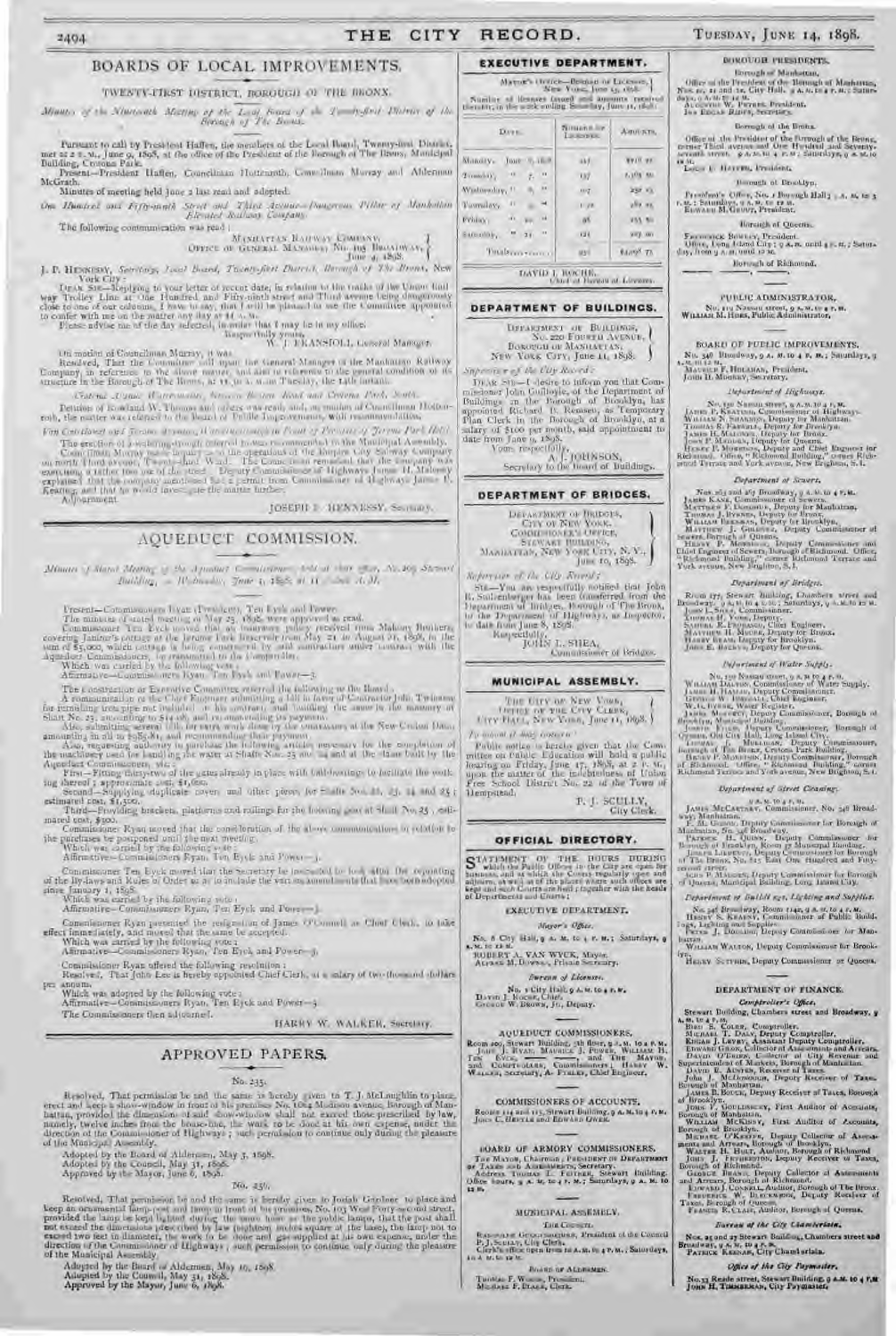## LAW DEPARTMENT.

Bureau for Collection of Arrears of Personal Taxes Stewart Raililing, Broadway and Chambers street

Bureau for the Economy of Penalist.

Nov. 119 and 122 Nation street.<br>ADMAN T. KIRSSAN, Ambriant Corporation Counsel. Bureau of Street Openings.

 $\label{eq:3} \begin{array}{c} \textbf{Non-}\textbf{so}\text{ and }\textbf{ge West } \textbf{Bimulway}.\\ \textbf{Jouw } \mathbf{P}_+ \textbf{ Hunsy, Azzistant to Corporation Count=I}. \end{array}$ 

DEPARTMENT OF PUBLIC CHARITIES. Central Office.

No. of Third avenue, corner Eleventh street, 9 A. M. found W. Kutaun, President of the Board : Commis-

Joan V. Kutata, President of the Board : Lonents-<br>
Monet by Manhalton and Bronx, Commession;<br>
Headway, Hepaxy, Commession;<br>
Anonos Sunn, Jr., Commission; For Bronkyn and<br>
Overus, Antonio A, Commission; Depay, Commission;<br> I 4 4:30 P. M.

#### POLICE DEPARTMENT.

Central Office. No. 300 Mullerry street,  $q$  x, m, to  $q$  r, m. Here, e.g. J. Deep, J. Voew, President of the Beard  $\gamma$  Jesus Status, Jacob Here, Commissioners,

FIRE DEPARTMENT.

Office hours for all, earnpt where atherwise natali,<br>om q A.S. to 4 c.M.; Saturdays, to M. ß.

Handquarters.

Handparters, Managemeters, Band and the United States of the United States of American Handburd (Bandburd American Management Channel American Control of American Channel American Channel American Channel American Channel

## DEPARTMENT OF CORRECTION.

Central Office:

No. 148 East Twentieds strength at Kin 1 root.<br>
France J. LASTry, Commission.<br>
No. 6 Fances, Deprey Commission.<br>
As 6 Fances, Deprey Commission.<br>
As a set of Root (young Commission.<br>
of Rootlyn and Quartia

#### DEPARTMENT OF EDUCATION,

 $\begin{tabular}{l|c|c|c|c|c|c|c|c} \hline & & & & & & & & & & & & \\ \hline $S$ & $t_1t_1$ & $G(t_1t_1)$ & $G(t_1t_1)$ & $S(t_1t_1)$ & $S(t_1t_1)$ & $S(t_1t_1)$ & $S(t_1t_1)$ & $S(t_1t_1)$ & $S(t_1t_1)$ & $S(t_1t_1)$ & $S(t_1t_1)$ & $S(t_1t_1)$ & $S(t_1t_1)$ & $S(t_1t_1)$ & $S(t_1t_1)$ & $S(t_1t_1)$ & $S(t_1t_1)$ & $S(t_$ 

 $\begin{array}{ll} \hbox{\small \texttt{add Rate}}\ \textit{Start} \ \textit{for the function of} \ \textit{Mational and} \\ \hbox{\small \texttt{Min-10}}\ \textit{Grand sum} \ \textit{The function} \ \textit{Mational and} \\ \textit{Min-10} \ \textit{Grand sum} \ \textit{Hational} \ \textit{Mational}, \\ \textit{Unattall} \ \textit{Stochastic} \ \textit{Hational} \ \textit{Hational} \ \textit{Mational}, \\ \textit{M=Motting} \ \textit{Sortary}. \end{array}$ 

 $\begin{array}{c} \textit{Stessil-Nest-jar} \textit{if } \textit{Rosupl} \textit{if } \textit{Bosupl} \textit{if } \textit{Bosupl} \textit{if} \\ \textit{Ne-in-Dosupl} \textit{if } \textit{Bosupl} \textit{if } \textit{Bosupl} \textit{if} \\ \textit{J}_1 \textit{Conv} \textit{for } \textit{Sosawr} \textit{if } \textit{Bosupl} \textit{if } \textit{Bosupl} \textit{if } \textit{Bosupl} \textit{if } \textit{Bosupl} \textit{if } \textit{Bosup$ 

School Duted for the horsings of Queens.<br>Fluting, L. I.<br>G. Hownamic Luaverry, Traildent (Jeanne H. Terre<br>Cuick, Souveary.

Scharf Berrid for the Borough of Richmand.<br>Stapleton, Staten Island.<br>Fanns: Peerter, Franklent; Fanns: C. Verr, Sec-

#### resury. **ОПРАВТМЕНТ ОР НЕАLTH.**

New Criminal Court Bushing, Centre street, p 4. W to 1 et al. C. Monero, President, and WHILEM T. Micrower, M. D., the Packanianse of T. D., Jone C. Court, M. D., the Packanianse of the Packanianse of the Packanianse of the Packanianse of the Packanianse of the Packanians

DEPARTMENT OF DOCKS AND FERRIES,

For  $^{\mu}$  A," N. J., Banery place.<br>
J. Sancoasy Caasi, President; Ca.ar.es F. Mosrav,<br>
France: P. President; Ca.ar.es F. Mosrav,<br>
Witzian F. President, Commissionets,<br>
Office bours, q A. M. to 4 P. M. (Saturdays, rs H. TF1

#### DEPARTMENT OF PARKS.

Arsenal Building, Central Park, q A. M. to 4 F. M.1 Sanadays, 1931. CLAUSES, President, Commissioner in Mechanica and Euchemand. Generalistics in Brooklyn and Generalist. Queens Monaca, Commissioner in Borough of the Brans, Throwski Monaca, Chrowski

#### DEPARTMENT OF BUILDINGS.

Main Office, No. 220 Fourth avenue, Berough of Man-THOMAS J. BRADY. Pre-ident of the Boxed of Buildings and Commissioner for the Borongha of Manhattan and The Braux. hatian

GUILFOYLE, Commissioner for the Horough of Juun (<br>ooklyn Bř

Frocklyn, Communications of the horough of the communications of the state of the state of the state of the communications of the Communications of the Communications of Mandatan and The Bronz, No. 220 Fourth averson, Boro

DEPARTMENT OF TAXES AND ASSESSMENTS. Stewart Hulding, p.s. a, to 4 P.M.; Saturdays, 19 M. Thomas L. Farraum, President of the Board I. Don't L. Shinker, Hundai L. Arrives C. Shinker, Hundai L.

## THE CITY RECORD.

## HOARD OF ASSESSING.

Citate, N.C. in January, p.s. in an all the control of the Citate Citate Citate Citate Citate Citate Citate Citate Citate Citate Citate Citate Citate Citate Citate Citate Citate Citate Citate Citate Citate Citate Citate Ci

SUREAU OF MUNICIPAL STATISTICS.

 $\begin{tabular}{l|c|c|c|c|c} \hline $P$ & $\mathsf{10} \to \mathsf{10} \to \mathsf{10} \to \mathsf{10} \to \mathsf{10} \to \mathsf{10} \to \mathsf{10} \to \mathsf{10} \to \mathsf{10} \to \mathsf{10} \to \mathsf{10} \to \mathsf{10} \to \mathsf{10} \to \mathsf{10} \to \mathsf{10} \to \mathsf{10} \to \mathsf{10} \to \mathsf{10} \to \mathsf{10} \to \mathsf{10} \to \mathsf{10} \to \mathsf{10$ 

MUNICIPAL CIVIL SERVICE COMMISSION. Crosses Court Building, Centre street, between Franklin and White street,  $q$ A. V. de $q$ o, M. Whater H. Knox, Draman, Roman, Roman, B. Dayer and Lan Phulatra, Scarttery.

BOARD OF ESTIMATE AND APPORTIONMENT. The MAYON, Chairman ; Totatas L. Fournou (President, Department of Taxes and Assessment), Search and Assessment), Search and Assessment, Manuscript in Computation, President and Computation in the Computation Contract of

COMMISSIONERS OF THE SINKING FUND. The Maxon, Clutinon: Bare 5, Count, Comparison: Warner, Kanasa, Chambridgi, Rasponen<br>Willer, Parama, Kanasa, Chambridgi, Rasponen<br>Willer-Burroun, Finalty, Chambridgi, and Nobel<br>Memoriana, Monten, Maria J. Latery, Secretar

# SHEEIFF'S OFFICE.

Siewart Bulbling, g A. St. to 4 P. M. Thursday, Thursday J. Dusk, Sheriff; Haway P. Motewasy,

REGISTER'S OFFICE. East side City Holl Park, u.s.m. w.s. N.M.<br>Lange Frances, Register: John Von Grann

**COMMISSIONER OF JURGRS.** Room  $\arg$  Stewart finitions. Chambers street and Busedway,  $q$  A.H.  $\Omega\approx 0.46$ .

SPECIAL COMMISSIONER OF JURORS No. 111 FOR avenue.<br>H.W.Gasv. Commissioner,

N. Y. COUNTY JAIL No. ye Ludlew street, a A. M. to a K. M.<br>Partitive H. Picentry, Wandin.

COUNTY ULERK'S OFFICE. Nos, yand 8 New County Count-home, gol, w. tugo, u.<br>Witation Suntany, County Clerk,<br>Guinea H. Faurascit, Depaty.

#### THE CITY RECORD OFFICE

And Hurrows of Presence, contributely and Hand Hands New City Hill, a 4-8- to  $\pm$  7-  $m_{\pm}$  category Saturdays on which mays a  $\pm$  0.0  $\pm$  7-  $m_{\pm}$  category Saturdays on Wilsenbury Wilsenbury All Hands All Hands Sup

#### DISTRICT ATTORNEY.

New Crootsal Cover Building, Centre Street, g & M. in 4 P.M. And Garnessie, Bearlet Attorney , Witness J. McKesse, Chief Clerk,

NEW EAST RIVER REIDGE COMMISSION.

 $E, D_{11} \le A, M, O \le P, M.$  $\begin{tabular}{ll} \textbf{CHASGE} & \textbf{H} & \textbf{GEAIA} & \textbf{DAMAGE COMMISSION} \\ \textbf{TWES1Y-THIBD} & \textbf{AND} & \textbf{TWES1Y} \\ & \textbf{FUIB1H WABS}, \end{tabular}$ 

Room 33, Schermsrkorn Building, No. of theodway,<br>Mostings, Mondays, Wednesdays and Trelays, 41-3

DARISK LORD, Chairman JARUS M, VAKNER,<br>Velland Flöttelines Chairmanners, M, VAKNer,<br>Lamber Metachineles, Chefe Ŵ

#### CORONERS.

 $\begin{array}{c} \text{However, at quarks}\\ \text{Pautr }T,\text{Cylow\_DR},\text{Dm,2s,1994}\text{ S-G-}v_{r}\text{ }fv_{r}\text{ Lwox\_100}\\ \text{Rosterr, }Jr_{r}\text{ Jamatic},\text{L},L\end{array}$ 

# Borough of Richmond,<br>Joan Stayer, General C. Thasynn,

SURROUATES' COURT. New County Court-house, Court opens at 10.30 A. W. SCHULLER PLAN: FRAME AND JOINT H. V. ARNOLD, SUPPORTS : WILLIAM V, LEART, Chief Clerk.

## EXAMINING HOARD OF PLUMBERS,

Rooms 14, 15 and 16 Nos 149 in 131 Church drust, Freedom, Ganzon B. Barnes I Secretary, Javan Decisions , F. Javan Church Charles and Charles Barnes and Charles Barnes and Charles and Results and Reality at a Media were y Lo Meet avery  $v, m$ 

## SUPREME COURT.

Source Court Court Court Court Court Court Court Court Special Term, Part II, Room No. 13, Special Term, Part II, Room No. 14, Special Term, Part II, Room No. 14, Special Term, Part II, Room No. 14, Special Term, Part II,

Trial Torm, Part IV., Kenne No. 15, 1160<br> Term, Part V., Kenne No. 15, 1764<br> Trial Trian, Part VI., Kenne No. 15, 1764<br> Trian, Part VII., Roma No. 35, 1764<br> Trial Torm, Part VIII., Roma No. 35, 1764<br> Trial Term, Part VX.,

FRANCISCO MINISTRA, BARTING, CARACTER, CARACTER, THEORET, AREA CHARGE THE CARRING CONTRACTER (STATE AND THE CARRING CONTRACTER) AND A CHARGE THE HOLD CONTRACTER (STATE CHARGE THE CHARGE THE CHARGE THE CHARGE THE CHARGE THE

#### COURT OF GENERAL SESSIONS.

2495

Ware, Contracted Institute of The<br>d Twenty-fairly Ware, Contracted and The Human and Condition of The<br>d Human and Condition of the Condition of the Condition of Apple Conditions<br> $\Lambda_1$  and  $\Lambda_2$  and the Theorem and<br> $\Lambda_3$ 

bounque of Rendrive.

Fresh, Diamond and Twenty Second, Third, Franch, Branch, Branch, Branch, Branch, Branch, Branch, Branch, Branch, Branch, Branch, Branch, Branch, Branch, Branch, Branch, Branch, Branch, Branch, Branch, Branch, Branch, Bran

The Brooklyn Contractors (State Contractors Article)<br>
Section Contractors (State Contractors Article)<br>
Clock's office appear from  $q_1$  My mull  $q_1$  P.M. Count<br>
Clock's office appear from  $q_2$  My mull  $q_1$  P.M. Count<br>
n

 $\begin{tabular}{ll} $k$-points & P=0.5384, \\ $p$-prump & D=0.444 & P=0.444 & P=0.049\\ $p$-prump & J=0.06 & T=0.44 & P=0.049 & P=0.049\\ $W$-trib & J=0.044 & D=0.047 & P=0.049\\ $h$-rump & J=0.047 & D=0.047 & P=0.049\\ $h$-rump & J=0.047 & P=0.049 & P=0.049\\ $k$-rump & D=0.049 & P=0.049 & P=0.049\\ $p$-$ 

 $\label{eq:1} \begin{array}{ll} \textsc{Corollity} & \textsc{Triangian}, & \textsc{Jintum}. & \textsc{Jantum} \\ \textsc{Corollity} & \textsc{Corollity} & \textsc{Corollity} \\ \textsc{Clexk's category} & \textsc{Corollity} & \textsc{Clexk's } \\ \textsc{Clexk's category} & \textsc{Clexk's } \\ \textsc{Clexk's } \textsc{Clexk's } \\ \textsc{Clexk's } \textsc{Clexk's } \\ \textsc{Clexk's } \textsc{Clexk's } \\ \textsc{Clexk's } \textsc{Clexk's } \\ \textsc{Clexk's } \textsc{Clexk$ 

Brength of Queens

 $\begin{minipage}{0.9\textwidth} \begin{tabular}{lcccc} First ISSNet & First Ward [all of Low Island UU, \\ \hline \end{tabular} \begin{tabular}{lcccc} \hline & First Ward [all of Low Band UU, \\ \hline \end{tabular} \end{minipage} \begin{minipage}{0.9\textwidth} \begin{tabular}{lcccc} \hline & \multicolumn{3}{l}{\textbf{Cov}} & \multicolumn{3}{l}{\textbf{Cov}} & \multicolumn{3}{l}{\textbf{Cov}} \\ \hline \end{tabular} \end{minipage} \begin{minipage}{0.9\textwidth} \begin{tabular}{lcccc} \hline & \multicolumn{3}{l}{$ 

storman of Widmoods

BOROUGH OF BROOKLYN,

HAVE RECEIVED THE POLLOWING PETI-

I HAVE RECEIVED THE POLLOWING PETT. Hence, now on this in any office for impersion, and will subset them the bond linear of the Sixth Historic Contract the state of the other states in the state of the state of the state

Ward Man.<br>
Classen average and reduced and reliance significant in-<br>
Classen Pacific and Denor streets, in front of bits amove<br>
from Tassen average and plant and the pacific Classen<br>
Classen average and Facilia reliance an

knows as New York, and the Busine and Magnetic Magnetic Controller, the Section Probe and Desir Magnetic is front of its homes in New York, and Desir Magnetic is front of its homes of New York and Desired World Ward Magne

Eure on Bergen Hat and St. Mark's avenue, in their matrix of the street of the street of the street of the State of State and Formula avenues, innover as Lat No. St. Back  $q_2$  Mark and Ward Map, from<br>the street of the st

Twenty second water and fouring lots known as Near and the single proposed and fouring lots known as Near Ward angle March between Kwantchond Twenty-first strates, Twenty-first area of the single lots between and several a

Underhill avenue, houring lots at portheast corner of<br>the latter, then in the corner of the plate, that is treed, the<br>grade is deviated by the second of the Hamilton avenue, flagging a<br>deviated by a simple property of the

Diam struct, fencing vacant lots on the worth side of<br>Union struct, between Sorth and Seventh avenues, and<br>between Nos, 706 and 780, and slap between Nos, 786<br>and 79-

EDWARD M. GROUT,<br>President of the Borough of Heuskiyn

**RULIA** 

Hold in the building for Criminal Courts, Courts, ablack, Control, City Judge ; JA103 Presentation, Render of the Control Sections ; January W. Gore, Render ; January Martin Control, Judge ; January Martin Control, Judge ; January 2011<br>Sections, Render ; January Judges of

Supreme Conet, fund  $F_n$  Collated Ford Person<br>Held in the binking for Criminal Courts. Court<br>openent to sub-site<br> $f$  courts, Clark. Hours from  $\mu$  A,  $\lambda t$ , to 4<br> $\mu$ , Ny.

#### CRIMINAL DIVISION, SUPREME COURT.

New Criminal Court Building, Centre street. Court opens it maps o'clock a, m, the Court of the  $\mathbf{r}_i$  of the  $\mathbf{r}_i$ 

# APPELLATE DIVISION, SUPREME COURT.

Court-Indian, No. 144 1405 avenue, corner Eightsonth Exert. Course pens at r r. it.<br>
Circums H, Van Bunser, Presiding Justice ; Danmar<br>
Chronary, Centers B, Michael Courses, L. Densaty<br>
Chronary, Mothas J, O'Buns, Genesic L. Densatas,<br>
Withdraw Researc, Justice, Acesso Withd

#### CITY COURT.

Rrown-stone Building, City Hall Prett. General Term.<br>Trui Term, Part I.<br>Part II.<br>Part III.

Part IV.<br>Special Terra Chambers will be habit to a, M. to a

 $\frac{p_i\ln n}{\mathbf{C}(\mathbf{a}\mathbf{r})}$  Chee, between more bailding, No. 32 Chambers

Core Control Carter (Section 2)<br>
James M. Javanes, Chief Justine, James H. Michael James M. Michael (Section 2)<br>
Michael J. Schenker, Lewis J. Charles (Section 2)<br>
James B. McGolawick, Carte, Carte, Jamese, Jamese, MUNICIPAL COURTS.

Examining... Not the United States of the Christian Markov and Markov and Markov and Markov and Markov and Markov and Markov and Markov and Markov and Markov and Markov and Markov and Markov and Markov and Markov and Mark

Grosser F. Romen, Justice, Jum E.Lysen, Clerk,

Fath District-Seyendi, Elevenia and Thireseah<br>Wards, Court-rank, No. 1), Chanca arect, Hussey M. Gataroota, Justice. Justicean Haven,<br>Clerk.

Concil District-Eighteenth and Twenty-first Wards<br>Court-Hoon, northwest corner Twenty-filml server and<br>Stocol ayents Court opens 7 April 1978, and continues<br>appen to close of business.<br>District Anaton Anaton Districts, Dis

Fourthern Hartier-Nonteneth Ward, Court-room,<br>No. 132 East Filip several breek Court open every<br>No. 132 East Filip several breek. Court open every<br>marriage at a close of business.<br>The part of the McKexan, Justice. Partner

Exploit Diarries-Sistemath and Twenteth Wards,<br>Contribution in northwest corner of Twenty-third acrees<br>and Eighth Avenue. Contributions,<br>through the contribution of the contribution of Correction of<br>the contribution of the

Gave a come open train y a, a, in prisk small County, the startings, Training and Saturdays, Training and Saturdays, Training H. Strang, Joseph H. Strang, Joseph Courtes, Courtes,

Cierts.<br>
North District-Twelfth Ward, except that governous theories of Lemma which the two-state the centre line<br>
and Lemma of Lemma of Lemma of Lemma and the Hardman terms<br>
contribution No. (2001) and the term of Lemma S

Certain District - Twenty second Ward and all that<br>partico of the Twelfth Werd which is lounded<br>and all that<br>partico of the Twelfth Werd which is lounded<br>and the north by the second Teach areas on the south by the centre<br>

ed) from a A. M. To 4 F. M. Justice. JAMES J GALLIGAN, Clerk.

Clerk.<br>
Finish District-That portion of the Twelch Ward which has north of the centre line of West<br>
Une Hundred and Tenth street and year of the flar-<br>
interior of the flat-<br>
interior of the flat-<br>
interior could of the re

Borough of the Brons.

First Datrici - All that parts the Twenty-fourth<br>Ward which was lotely annexed to the Twenty-fourth<br>Ward which was lotely amongsed to the Twenty-fourth<br>polyer Xeric by changes root and the Lawwe of sing and<br>polyer of the

Clerk. Clerk's office open daily from 9 A.M. to 4 P.M.

**JOINTOURS** 

Cirri.

Clork.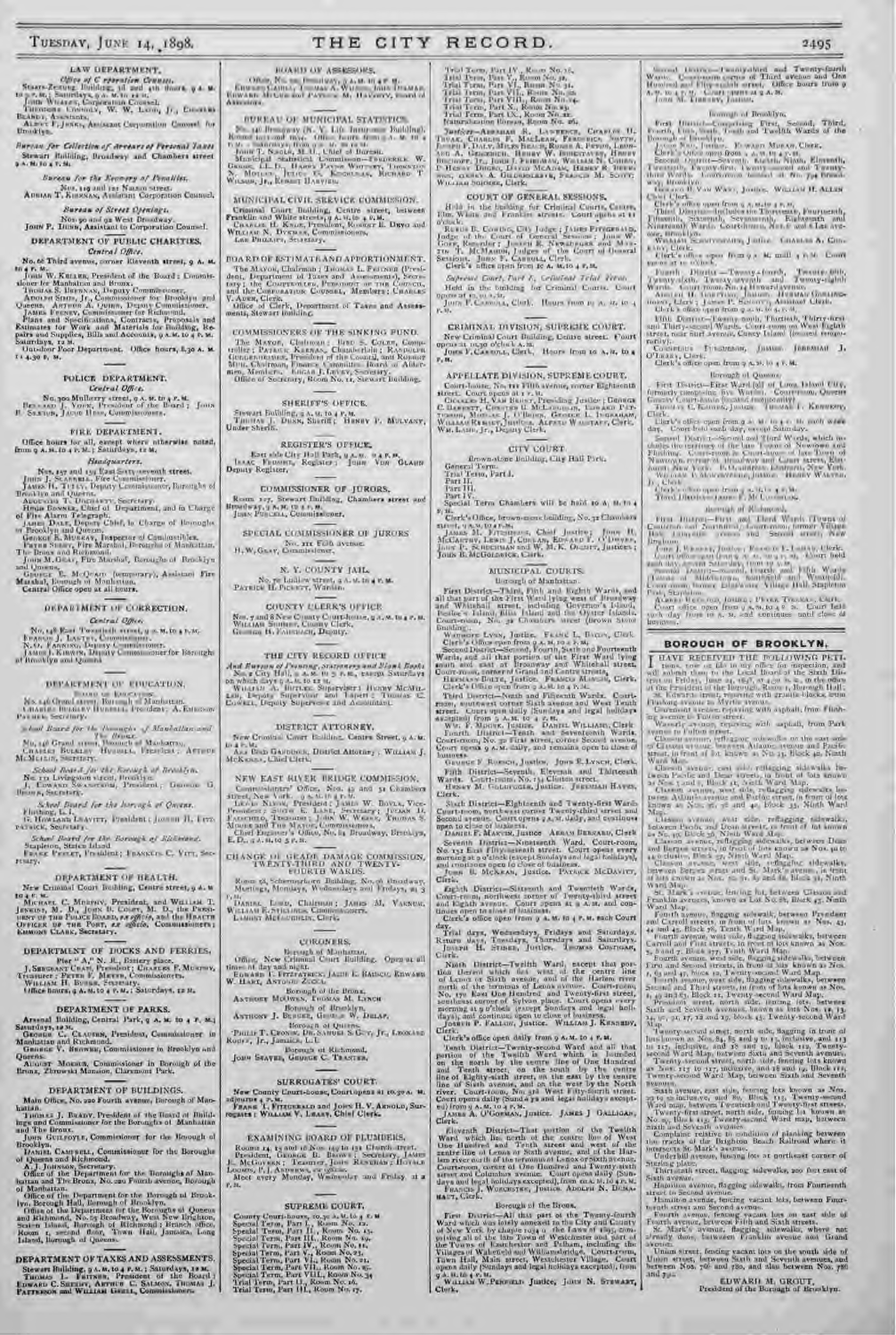#### DEPARTMENT OF STREET CLEANING.

PERSONS HAVING BULKHEADS TO FILL, IN In the causily of New York Bay, can procure meterial<br>for that goreon-moles, effect increasing a situation of the calculation of<br>the calculation of the Department of Street Clemeng-dree<br>of change, by applying to the Clement JAMES McCARTNEY,

Commissioner of Street Cleaning.

DEPARTMENT OF DOCKS AND FERRIES.

## PHILT A. SAYER AUTHORITY.<br>SALE OF FERRY FRANCHISES.

THE FRANCHINES OF PTREIS, AS AOBT (  $\sim$  2007) and an electronically dependent of the start of the start of the start of the start of the start of the start of the start of the start of the start of the start of the start

#### MONDAY, JUNE 27, 1808.

For a Y,, , ,' ,•f Ten liars Irani .1!at I. IF)S. Lot I. To and tr in the foot of Roosevelt =fret, East river, li, tough '•f Manhattan, in Tho City of New York. Irons and to the foot of Iin,ailw.iy and 'rnnh Eighth Street, B.rougl of Br,'oklcu, in the City .f scw \ork. L• pet price, gzo,000 per anuuut. l.,-t 2. 'lb and from the t''ot of F.+si Houston s:rcet. Fast ii Cr, IPor, ugh of 1t:mhattan. in l'be lit "d New Y, rk. trot;; and to the loot of l%rand street, Forou,h of tiro oklyn, in The City of New York. Upset price. :9,500 per annum. I.ot 3. 7u and front the foot of Grand strict, East river, Borough of 1Lnhatlan, in (he City of Ns • iv \oak, horn and to the foot of Grand stn\_et. Ilorou\_h of Brook lye, in The City of New York. k Psat price, 95.cou per annum.

The frame search what property embodied in the foreground subject to the following terms and the following terms and the following terms and the following terms and the following terms and the following terms and the follo

1. Finale. And Contempt of the solid of the approximate the approximate the approximate the approximate the approximate the approximate the context of the approximate the approximate the context of the context of the conte

Fund. \,, bid will be received %% Lich shad be less than the upset price as m•. utio ,ed above. Each porch.,ser aaill be required :u the time of the salt tel pay. in add tion to the tic; (leers ter. n. the Dep.trt. meat of lto.ks and Ferries, \_; percent. c f the .tutouat of the snrual rent bid. a= sscuruy for the execution tit the lease, which cc Ptr cent. se;P be applied to the pav;tcnt of the rent first accru.nc under the le.tte when executed, or wail be forfeit'-d to the Department if the porch+ser refuses or neglects to execute the le.,se with good and sufficient src¢rity. to Sc a purua ed ley th.. IF: and of Dock;, within ten c'a ys after being mrtitic•d that the lease is prepared and ready for cxecuti,•n at the office of the Department of Docks and Ferries, Pier " a," Nor;h river, foot of B.ttter%. place. Two sufficient sureties, to be appr'ved by the Board of

Docks. will be required under each lease, to enter into a bond or obligation jointly amI s,verally with the lessees in the sum d~,utdc the annual rent, for the faith-ful performance +d all the covenants and conditions of the lease.

The state of the state of the state of the state of the state of the state of the state of the state of the state of the state of the state of the state of the state of the state of the state of the state of the state of

The form of lease which the purchaser will be required to execute can be seen at the office of the Board of Docks.

The right to reject an the right of the Deard of<br>The right to right any bid is reserved if deemed by<br>the Ranci of Deard in he for the base has reject the the Board of Docks to be for the best interests of the<br>City.<br>By order of the Board of Docks, under a resolution<br>adopted May r<sub>3</sub>, 1898.

J. SERGEANT CRAM, CHARLES F. MURPHY, PETER F. -MEYER, Commissioner, of Docks.

P HILIP A. SMYTH, AUCTIONEER, WILL SELL it public auction, to the highest bidder, at Pier A," Battery lice, in The City of New York, on

#### MONDAY, JUNE 27, 1S95,

at in o'clock noon, the right to collect and retain all wharfage and crutage at the following-named wharf property :

 $\ell$  or a Terra of Near Your and Terra distributed from Letter that the matter part of the state of the state of the state of the state of the state of the state of the state of the state of the state of the state of the

 $\frac{1}{2}$  and the results of the renewal term of the renewal term of the vector of the renewal term of the vector of the renewal term of the vector of the renewal term of the renewal term of the renewal term of the renewa

pens of the lesse or purchaser. • A," North ricer, toot of Battery place. work. \*\* North ricer, to be approved by the Itoard | The Architects

the Department for any less or deprivation of wharfage

The upset price of the parcel. or pre noses exposed or The month of the south of the second continues of the south of the second continues of the second will be received in the second of the second of the second of the second of the second of the second of the second of the se

ith, its provinces will do out chains attain

*light in a contrast to the contrast* annual r, ril by the security- for the execution of the painting and the execution of the payment of the payment of the rent first of the payment of the rent first of the payment of the rent first of the payment of the ren

head at the comnrenccment of the terns or that may to permitted or testimate by the Breatting

legaliser respective and distinguing cargo through<br>Nut less stan two superior, on a prove distinguished in the State of Approved in the spectrum annually, sub the tensor, in the sour of coulde the source of all the

THE FRANCIISES OF FIREDES, AS MORE for the time of the Board of the Board of the state of the state of the board of the highest bilifer, at Far "A," Eattery piece, at to shows the distribution of the state of the state of

**NONDAY, JUNE 27, 1898.**<br>
North river, in The City of New York, until 1.43 the amount of the deposit made by him shall be turned by the<br>
Let  $x$  a Terms of Tree of Tree Let  $f$  as the City of New York, The BIDAY, JUNE 24, Borough of Manhattan, in The City of New York, from at which time and place the estimates will be publicly

97,000 per oth im.<br>The franchises embodied in the foregoing will be sold

**2496 THE STREET (DEFINITE STREET (DEFINITE SECURE TRANSPORTATION CONTINUES)**<br> **DEPARTMENT OF STREET** (DEFINITE SECURE TRANSPORTATION CONTINUES) (DEFINITE SECURE TRANSPORTATION CONTINUES) (DEFINITE SECURE TRANSPORTATION C Engines and at all Drawingst, provided the Income theoretical diveloping radio pines in an interdepend, as shown will be made to the con-<br>person person for have at add pure contract intent when the a point when the wealth dro have permission to use and strengt, strengt Curtlandt street extended wasterly, shall within three mate received use of the land under water covered by the said phut- months' notice being given prior to the expiration of the work to be clone.

*For a Tire of Ting Viset and Tin Months Assessment all the bulkhead extending topics the a point where the +* drawn parallel with and lorry-three feet nine inchestit tell per cent. oil the first term of ten years. is intersected by the southerly line of Watts street, shall be due or payable for the entire work. Lot x. The bulkhead extending from a paint of the extended westerly, shall, within three years from  $\Lambda$  from at coal under these specifications shall be 2,240 and the method of the set of New Apple to the set of the set of the set of the set of the set of the set of the set of the set of the set of the set of the set of the set of the set of the set of the set of the set of the

Terms Ave Comparing in Stat :  $\frac{1}{2}$  ( $\frac{1}{2}$  and mechanic fees to the anchore of at the time of site to  $\frac{1}{2}$  detected  $\frac{1}{2}$  regions in the  $\frac{1}{2}$  region of  $\frac{1}{2}$  regions of the anchore of  $\frac{1}{2}$  r the lease, shift be does by and at the cast and ex- the office of the Department of India and Poeses, the UR figures, the common of their estimate for doing this

The Departures will do Britanian attacked the trill do Bred tried Assembly attack to their interests to their estimate their estimate their P 'd >h: If lox fie that the It see, will maintain :mil nantcs :mil }dace, of reaidcnic, the names oC all persons The tertu for which leases are said wdl counnence:+t operate the Ierr}' duri-tt the whol term, and wII Pro- it+rc rested avith them thereiu,t and it no other person tied ate mentioned in the advertisement, and the rents vide ample accuuunn, lotion s tit the arcs of s.,fe and be so interested the estimate s.u+ll distinct) 1' state the ao\_ruing therefor avill be payable no [hat date in cap:tetou; boats and ~ufllcienc}• of trips, as to the ~utii- fact ; ❑ Isu, that the estimate is made without an con- )' each case. +'iene} of which accomnrod.,tion. iii i' decision of the sttltd,on, ciinnectiun or agreement with, and the amount thereof ha. not been disclosed to, any ti<sup>n</sup> ter person P or S <sup>u</sup> <sup>i</sup>r S lei=ees shall dred4e the ferry s tp, etc., a~ required I P' - cr.ou. m.,king an estitaate for file same k ur use and firer ,!t tit c safe, f.rr, in additrnn to II ,r red e-r s I ws, to flee I>i"a rt "tot tit rj ./) ii and !ev-ri, r, the L'uarJ of Lb I. that durn,g file tenu of the Ic:+k, is nut hi h~•r than file lowest re;;ular market rice for >; P goer, t)-/-:'e Ji: r cord. (25%) of the ,reran tit of they alit erect at their own expense, and as d the sand kind of labor io (or fial, and is in o respects Got, the charge of a feast will be results at the . Board of Darks that I charge the conditions that the the it d u <sup>s</sup> all times •soil and z fly rep:th m:ut t ua and j fair and without c IIusiuu or fraud ; that nu c~~mbina-ke giisid rid i fenders d ederaud oil ertt fistureslt uf land s, under the lease when executed, or will be forfeited to pl caa, andi tt the event of any damage to the hull licids "r of avI t lie bar, kuowlydye, either P' cranial or other-the Department if the purchaser neglects or refuses to °r piers front collision by the fe rrcboats or +, ti w tie at to bid a certain price, or not less than a cerready for execution at the office of the Department of I orker that it any time during the term of the local i<br>I have not force, Far "A," North purp, Datter - property and the ferry purposes in order to proceed or neglesting to comply with these terms and conditions, vacate the premises w nh"ut any claim upon the City and has not been given, offered or promiserl, either dithe carry of the City of the City of City of the Library and the lessees three months to which of the control of the  $\alpha$  is the point of the property of the property of the property of the property of the property of the property of the property of the property of the property of the property of the property of the property of the prop privile and the pier of our privile prior privilege in the pier of our bulk-p to be reduced to be explicit the pier or bulk-p to be  $\frac{1}{2}$  and the pier of the pier of the best and the pier of the pier of the pier of th The first state of the continue of the basic of the basic in the continue of the basic part of the basic part of the basic part of the basic part of the basic part of the basic part of the continue of the continue of the and the set of the set of the set of the set of the board of the Board of Docks within any country of the set of the condition of the set of the set of the set of the set of the set of the set of the set of the set of the purposes, at a main then a reduction reduction will be required each return of the amounts of ferry receipts shall be made lease to enter into a bond or obligation, partly and books obligated the enterprised by and Books, in which said person or persons would be entitled

and from Jersey City, in the State of New Jersey. names of the series or persons presenting the same, Poration. Upod price, then per choins, with the privating of the presentation, and a statement of the ward Table Rither Rither TO DECLINE ALL THE ESTI-<br>France of the fact of the state of the state in which it relates. MATES IS RESER

because the property of the Corner the exploition or. United the corner of orders and reduced to the pool, extinctive support the millensing experts constrainty of the second control of the second control of the second con

and the local distribution about as five performance of the complex the surface of the best of the local distribution of the state of the state of the best of the state of the state of the state of the state of the state o

 $\lambda \sigma$  and the property of the matrice of the first term.<br>
The first term in case the weak at the width results with the selection of the Department of Decks<br>  $\lambda \sigma$  a True of The Link (and True Months Assembly the latter with province at rectional for a turbul term of the distribution of the control of the server terms. Consideration and he can be a server of the server of the server of the control of the control of the control of the cont

The figure that have the previous of creating a show is the computation of the bear had fact principal and the delivery will be continued in this of about run<br>In red ballborot extraction the ballborot line of energy of the of the interval of a contract the position of the first term in the contract of the contract of the set of the set of the set of the set of the set of the set of the set of the set of the set of the set of the set of the s artin Linuxus in Carol in Case of the Contract of the Contract of the line of site, to the Contract of the Contract of the Contract of the Contract of the Contract of the Contract of the Contract of the Contract of the Con

The process would be taken to be contained in which in the lead for the contribution of the second in the second second and delivering with the second intervention of the term of the second between the second intervention property are not in suitable and tenantable condition at I the pus minim ii [he rent firs: accruing under the lease therein set forth, by which price the bids will be tested. the rununencemeuz of the term will be alluaaed by this when enecntsd, "r will Le luriciled to the Dep.0 anent T1'his price is to cover all expenses of every kind involved Devartmeut. in 1W inetJental Iii the fulfillment of the contract, m- if the pureh:uer refuses or neglect, to execute the lease All ciudi mg any clainr that may arise through delay, front repairs, maintaining or rebuilding required or with t\_und and uthcient security to be: i pprov, **it** by the ncacssary to be dune to or upon the premises, air any °to5 cause, in the perturunng of the work thereunder, Board of Docks, within ten days alter I is ing iii iii lied part thereof, Curing the continuance of the term of that the Ic-.tsc• i. prepared aml ready for execution, at IAd,lers will distinctly write c,ut, both in words and

The mass of the contract of the contract of the contract of the contract of the contract of the contract of the contract of the contract of the contract of the contract of the contract of the contract of the contract of t

and of the budder the budder the budder is a member is a member of which is distributed in a member of the budder of which is a member of the contract of the budder of the budder of the budder of the budder of the budder o For the base of good and outcomes are the one of the contract of the contract of the contract of the contract of the contract of the contract of the contract of the contract of the contract of the contract of the contract The first particle is the contract of the contract of the contract of the contract of the contract of the contract of the contract of the contract of the contract of the contract of the contract of the contract of the con

annc r, with lessee, in the sum of double the subject to the of said upuP on its cotu letion and that which P 'kite City of New <sup>Y</sup> for inspection Board, York ma y be obliged to pay to the p y person to whom covenants and conditions of the lease, the .iarnes and he rate, of ferriage and charges for vehicles and the contract may be awarded at any subsequent aafdressts'ft/mne sureties to be suburitted at the tulle of fn-ight shall not exceed the rates slow charged, : letting, the amount in each case to be calculated *sale.* - The form of lease which the purt:haver will the require,l j upon the estimate.l amount of the work to be done by Each purchaser will be required to agree that he will, , io execute can be seen at the office of the Board of which the bids are tested. The consent above men-upon ten days' notice so to do, execute a lease, with Docks, tinted shall he accompanied by the oath or affirmation, sufficient surety as aforesaid, the printed form of w Bich I The right to reject any bid is reserved if deemed by in writing, of each of the persons. signing tjte same that may be seen and examined upon application to the i the Board of Ducks to be for the best interests of the he is a householder or freeholder in The City of New Secretary, at the office of the Department, Pier "A," j City. York, and is worth the amount of the security required Battery place. I Ly order of the Iloard of Docks under a resolution for the completion of the contract, over and above all No person will he received as a lessee or surety who , ad - pled May t3, r8-)8. his debts of every nature, and cover and above his is delinquent on any former lease from this Department N r w Yeu<t;, June 3, t£y4. *liabilities* as *bail, surety and otheravise,* and that he or the City. J. '"1•. RGF.AN1' CRAM, has offered himself as surety in good faith and with No bid will be accepted from any person who is in CHARi.ES F. MURP'HY, the intention to execute the bond required by arrears to this Department or the City, upon PE'1'l'.R F. MEVI'.H, law. The adequacy and sufficiency of the security debtor contract, or who is a defaulter, as surety or Other. Commissioners of Docks. offered will be subject to approval by the Comptroller at wise, upon any obligation to this Department or to 'lime City of New York alter the award is made and

The interference of the Equipment of the Equipment of the second of the second in the control of the Second Control of the Second of the Second and the Second and the Second and the Second and the Second and the Second an

For a late of the conditions and the person in the conditions and the conditions of our conditions of the conditions of the conditions of the conditions of the conditions of the conditions of the conditions of the conditi showing the manner of payment for the work, can be obtained upon application therefor at the office of the

The Contract of Section of New York. Prior to the Contract of the contract of the contract of the contract. Prior to the contract of the contract of the contract of the contract of the contract of the contract of the cont

PROFISMIS FOR ESTIMATES FOR FURNISHER TOR AND DELIVERING OF ANTIFACTLE COAL. THE COALLER COALLER STATE AND DELAY OF AN INTERFERENCE COAL. The contraction of Deck and Deriver, at the office of the Department, on the other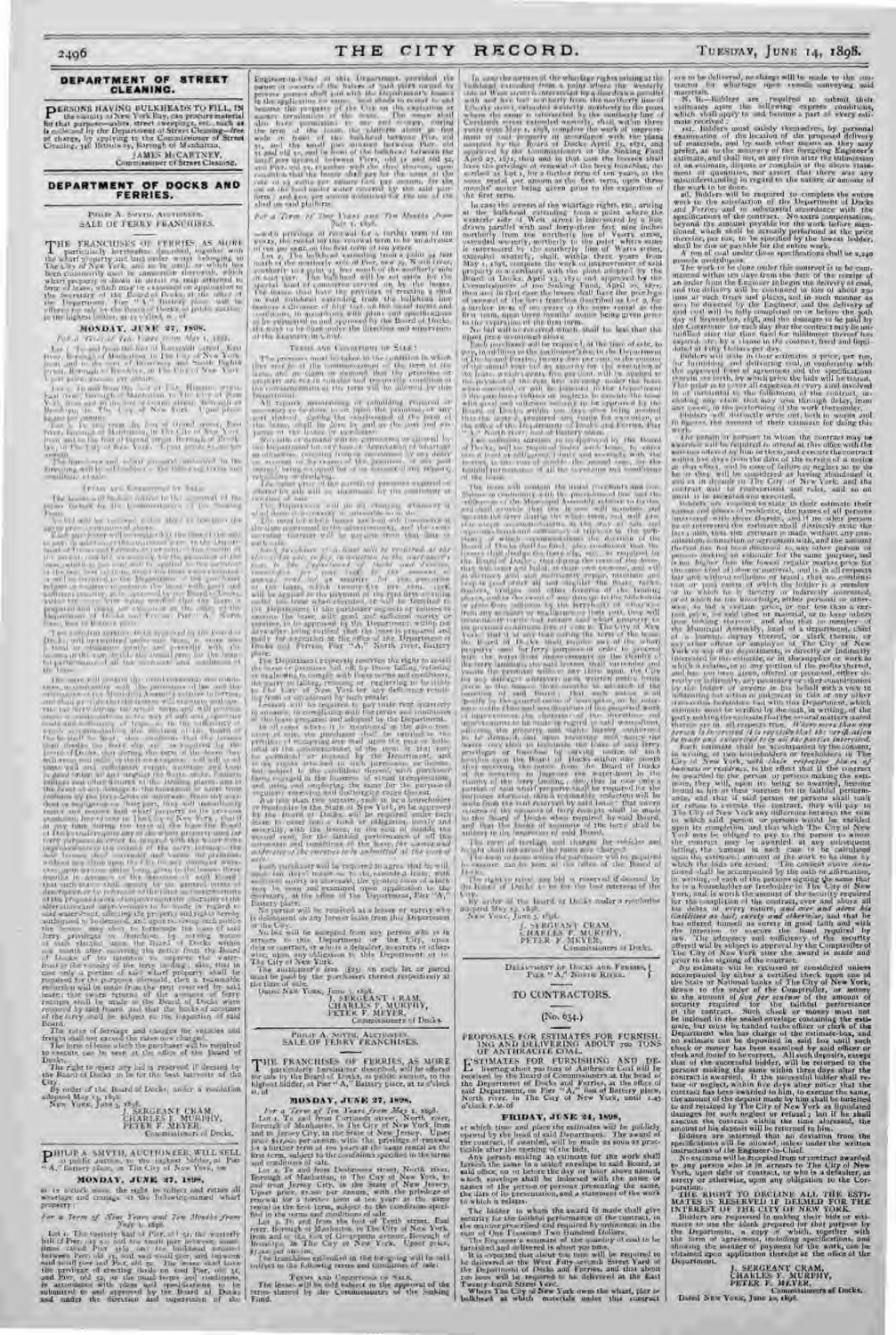## DEPARTMENT OF PARKS.

GRASS SALE:

THE DEPARTMENT OF PARSS, BURDLEDGE of The Press, will sell at public mation, by James McCauley, Australians, an TUESDAY AND WEDNESDAY, JUNE 14

## AND 13, 1898,

all the Grees smading on Van CortLord, Broas and Pelham Bay Porks.<br>The sale will take place at the following paints and at the bours mentioned: . Tremper Hease, June 14, 17

We have Park, Lardbard Marsino, June 14, 19, 11<br>
Heliona Bay Park, Elliant's Hond, June 14, 19, 69.<br>
Polema Bay Park, Elliant's Hond, June 13, 11 A. M.<br>
The grass on anch park will be submorped at time of safe.<br>
The parti

By article of  $\bigwedge_{A \cup \{1\} \in \mathcal{X}} \bigvee_{A \cup \{1\} \in \mathcal{X}} \bigvee_{A \cup \{1\} \in \mathcal{X}} \bigvee_{A \cup \{1\} \in \mathcal{X}} \bigvee_{A \cup \{1\} \in \mathcal{X}} \bigvee_{A \cup \{1\} \in \mathcal{X}} \bigvee_{A \cup \{1\} \in \mathcal{X}} \bigvee_{A \cup \{1\} \in \mathcal{X}} \bigvee_{A \cup \{1\} \in \mathcal{X}} \bigvee_{A \cup \{1\} \in \math$ 

# MUNICIPAL CIVIL SERVICE COM-<br>MISSION.

MERICAN CONTRACTION (METHOD IN A THE PARTICULAR PROPERTY OF A SECTION AND THE STATE OF THE CONTRACT OF THE CONTRACT OF THE CONTRACT OF THE CONTRACT OF THE CONTRACT OF THE CONTRACT OF THE CONTRACT OF THE CONTRACT OF THE CO NOARD OF EDUCATION, Salgests of examination : Captures, and<br>many differential integration and properties of examination : As<br>performs, the Fig. (2)  $\sim$  100  $\sim$  2)<br>and integration . As<br>performs , we<br>have a higher state o

 $\mbox{LEK PHILLES},$  Service.

#### DEPARTMENT OF FINANCE.

#### NOTICE TO PROPERTY-OWNERS.

ESERVATAR OF TANKLETH WARD,<br>
ONE HENDRED AND TWENTY-FIFTH STRESS.<br>
THE TRIP IS THE TWENTY-FIFTH STRESS (Schematic AND TWENTY-FIFTH STREET I-AVISS), between the<br>angle of the Home of the Home of the Home of the Home and Hom

phases of the association of Artests in papels<br>is to the Uniform of Artests and Artests at the Barcon for the Collection<br>of Associations and Artests at the Barcon for the Collection<br>of Association and of Water Stati, betw ол раунице.

**HED S COLER.** supredir.

 $\begin{minipage}{.4\linewidth} \textbf{Crr}^{\text{c}} \hspace{0.2cm} \textbf{or} \hspace{0.2cm} \textbf{New York-Delectric} \hspace{0.2cm} \textbf{or} \hspace{0.2cm} \textbf{Fusion} \hspace{0.2cm} \textbf{v} \\ \textbf{Compricance} \hspace{0.2cm} \textbf{Cospricance} \hspace{0.2cm} \textbf{c} \hspace{0.2cm} \textbf{t} \hspace{0.2cm} \textbf{or} \hspace{0.2cm} \textbf{v} \\ \textbf{u} \hspace{0.2cm} \textbf{or} \hspace{$ INTEREST ON BONDS AND STOCKS OF THE CITY OF NEW YORK.

THE INTEREST DUE JULY 1, 1892, ON Cury of New York 1 of the lines of the layer of New York 1 of the late Stocks of the four firement the Country of Europe, will be paid on that day by the Country of Europe, will be paid o

Broodway.<br>
The material size July 3, 1898, on the Compon<br>
Honds of the late City of Brooklyn will be pain on<br>
that day by the Nassan National Bank of Brooklyn,<br>
No. as Court Strate.<br>
HRU-S. COLER, Comptroller.<br>
Cirv on New

City of New York-Franco Bergers

#### NOTICE TO TAXPAYERS

DEVANTMENT OF THE ANDER THE CONDUCT OF THE PROVISIONS (SEE CHAPTER CONDUCT) and the set of right, notice is foreign to the set of the same of the same of the matrix of the same of the same of the same of the same of the s

rate at two per centual per any unit particle of land within<br>the boundaries of that part of The City of New<br>York constituting This Line part of The City of New<br>York constituting This Line profile and cary<br>profile and for e

 $\beta$  the particle of this set, may be retiremed from such and sets by the payment of the mass of the case was sold with the<br>result for the mass of the case of the case and wider rates on result for<br>which the case was and

THE

CITY

RECORD.

**CORPORATION NOTICE.** 

 $\begin{array}{cccc} \text{Dirac} & \text{Dirac} & \text{Dirac} \\ \text{List: grx, No. x, Regaloting, grabine, rortae and the gauge and bundleing cutive is an in the Homder of other and then the other and the other-ferm. A non-fermence, a sequence for dataing, a value of a wavelet.\\ \end{array}$ 

Полоная от Макилттан.

Howards on Massiarrass, avaining form<br>Twendish to Twenty seconds (form Twendish to Twenty seconds the<br>Twendish to Twenty seconds thesel, with separate pairs of<br>fact under want,<br>In limits within which it is proposed to lay

an —<br> No. 1. Rist sides of the flundved and taghty faurit<br> sires, from Jerome avenue to Yungi that assume, West<br>and 10 the extent of full the block at interesting

and in the catent of fully the black at minimality as a summer of  $N(t, \sigma_1)$  land sides of Flavorida various, from Twaminity stress to individually invorse it is<br>and in the caten of the caten of the state of the state of

# **FDWARD MAILE,<br>FOWARD CABILL,<br>JOURN DELMAR,<br>JOURN DELMAR,<br>FATRICK M. HAYFRIY,<br>Board of Assession**,

WHITAM H. JAPON,  $\begin{array}{l} \text{Minimize} \\ \text{for } \text{in} \text{ and } \text{in} \text{ and } \text{in} \text{ and } \text{in} \text{ and } \text{in} \text{ and } \text{in} \text{ and } \text{in} \text{ and } \text{in} \text{ and } \text{in} \text{ and } \text{in} \text{ and } \text{in} \text{ and } \text{in} \text{ and } \text{in} \text{ and } \text{in} \text{ and } \text{in} \text{ and } \text{in} \text{ and } \text{in} \text{ and } \text{in} \text{ and } \text{in$ WILLIAM H. JASTER

 $\begin{array}{l} \mathbf{P}^{\text{CHT,IC}} \xspace \xrightarrow{\text{N} \text{CFT,ICK}} \text{Is } \text{H} \xspace \xrightarrow{\text{N} \text{CFT,ICK}} \text{G} \text{WEN} \xspace \xrightarrow{\text{C} \text{CFT,ICK}} \text{G} \text{CFT} \xrightarrow{\text{C} \text{CFT,ICK}} \text{G} \text{CFT} \xrightarrow{\text{C} \text{CFT,ICK}} \text{G} \text{CFT} \xrightarrow{\text{C} \text{CFT,ICK}} \text{G} \text{CFT} \xrightarrow{\text{C} \text{CFT,ICK}} \text{G}$ 

#### ROBOTOH OF MANHAUPAS.

That ages, No is a constant of MANDAVIAS.<br>The age of the second in Thirty-second in Thirty-second in Thirty-second in Thirty-second in Thirty-second in the prime of the angle in the prime of the angle of grain of the angle

 $\mathcal{M}_{0i}$  . But<br>it aides at the average from Thirty sectors to Thirty sector the street, and to the catent of bolt the<br>lines at the valence ting experts.

large at the understang stracts. As allocated by the above-<br>samed- proposed assumed a second to the disc of the straight proposed as<br> $\Omega_{\rm{max}}$  or allocated as the origin of the straight<br> $\Omega_{\rm{max}}$  and  $\Omega_{\rm{max}}$  and  $\Omega_{$ 

# **EDWARD MOURE,<br>EDWARD CARRILL,<br>THOS A WILSON,<br>FATRICK M. HAVERTY,<br>PATRICK M. HAVERTY,**

Workers H. James, Suppliers,

# DEPARTMENT OF PUBLIC<br>CHARITIES.

 $\begin{array}{l} \text{Diverments of Project Carmitian,} \\ \text{Bissotians in Buchutary and Quants,} \\ \text{New Vare, June 34, 338} \end{array}$ 

## TO CONTRACTORS.

 $\begin{tabular}{l|c|c|c|c|c} \hline \textbf{FROPOSALS} & \textbf{FOL} & \textbf{MATICIAS} & \textbf{ASP} & \textbf{WORK} \\ \hline \textbf{RFOUIRED} & \textbf{FOR} & \textbf{REPAIRS} & \textbf{AT} & \textbf{KINGS} \\ \hline \textbf{CUVNTY} & \textbf{BOSPTAL} & \textbf{AND} & \textbf{ALMSHOUSE} \\ \hline \textbf{FLAPHISI}, & \textbf{SOEOU(III)} & \textbf{OP} & \textbf{BROOKLYN}, & \textbf{AS} \\ \hline \textbf{FALIONWS}, & \textbf$ 

 $S_{\text{1}}^{\text{FALEB}}$  filos OR LSTIMATES FOR THE alternational work and materials, to merodonic with Department at the received at the different conduction, with be received at the different of the property of New York, and t

# MONDAY, JUNE 27, 1808,

in The City of New York, and to obtain a of the Strait<br>Moon in the proton or persons making any ball are estimate<br>that I increase in a small of environment to the proton or persons making any ball are estimate<br>the life an

植画  $\begin{array}{c} 23.88 \\ 15.65 \\ 15.65 \\ \end{array}$ 

**FE ECO FRD.**<br>
Taxas indicates at all sensitive and a very different the persons was<br>kight the sensitive and a sensitive and a sensitive and a sensitive and the sensitive and the sensitive and the sensitive and interest i  $\frac{1544}{1147}$  $\frac{1566}{1566}$ 塔尔  $1509$  $\frac{1375}{3776}$ 

the contrast will be ready<br>cross and rolet, a process in the contrast by law. In addition to inserting the same in<br>fraction in addition to inserting the same in fraction of Lorentz<br>Theory will be made by a requisition on

ment is every particular.<br>JOHN W. ELLER, Pressurate

|  |                 | The company of the company property and the company company of<br>JAMES FEENY, Commissioner, |  |
|--|-----------------|----------------------------------------------------------------------------------------------|--|
|  | Listen Chemistr | Fulme Unontias                                                                               |  |

 $\begin{tabular}{ll} \hline $1\leq i,k\leq 1$ & $1\leq i\leq 2$ & $1\leq i\leq 1$ \\ \hline $\alpha=11$ & $1\leq i\leq 2$ & $1\leq i\leq 2$ & $1\leq i\leq 2$ \\ $\mathsf{N}\mathsf{Q}_i\cap\mathsf{Q}_i$ & $1\leq i\leq 2$ & $1\leq i\leq 2$ \\ $\mathsf{N}\mathsf{P}_i\cap\mathsf{Q}_i$ & $1\leq i\leq 2$ & $1\leq i\leq 2$ \\ $\mathsf{N}\mathsf{P}_i\cap\mathsf{Q}_i\$ Hoten

LIGT OF HOSPITAL SUPPLIES  $N_{\rm L}$  . AND LIGT OF REPAIRS  $N_{\rm L}$  . FOR THE DIFFERENT OF THE CITY OF HUE OTHER DEVICES OF THE CITY OF  $u(u)$ plice h i

## BULGARIAN DE MARICO CAS AND THIS BROKE

**Time** coro

No. of Third overale, mill is able to the film.<br>In the set of the set of the Section function of the public speed and contained the public speed and contained the pursuant of the column of the column of the column of the

agent, of and Department and read.<br>
The average will be made to the showest birders (see also note or specification for supplies).<br>
In the case of monters in the supplies), In the case of montens in the supplies), i.e. a<br>  $1517.$ sår8.

### *<u>Seremetamers</u>*

 $\label{eq:1} A = Drawy \; and \; Dwaxiabda,$   $A = Drawy \; and \; Dwaxiabda,$  It is except from only persons and firms are known in<br>this disc persons and firms are known in the drug initial to received on any arts known in<br>the drug initial to be regula original package<br>Line More<br>No. or form

or Less. rest pounds And, Citric, in as the how-<br>25 pounds Acid, Name, U.S.P., in rith g),<br>35 pounds Acid, Name, U.S.P., in rith g),

ra pomoh Anid, Oxalin pap,<br>'s pound Acid, Pierie, C. P.<br>toe pounds Acid, Sadeyle, U. S. P., 32 lb.

 $4584.$ 

 $1619.$  $153 +$ 

精神

 $1037 -$ 

 $\begin{array}{l} \mbox{with}\\ \mbox{if } \mbox{pounds And, Tameer, U-5}, \mbox{Fe, V-5}, \mbox{Fe, P},\\ \mbox{if } \mbox{pounds Andp, Lane, Hymam, U-5}, \mbox{P}, \end{array}$ 

22 Pennas Antara Perra, U.S. P., in drame<br> $r20$  pennas kisam Perra, U.S. P., in drame<br>as pennas link Consist, No. pc. pennal, box,<br> $\frac{1}{2}$  pennas linearch information<br>as a pennas divisorial fully and the pennas link of  $\mathbf{H}$  ,  $\mathbf{D}$ 

2497

- in jaronda Caffidon, U.S.P., a Baseria care, exan and the term is a substitute of the contract of the contract of the contract of the contract of the contract of the contract of the contract of the contract of the contract of the contract of the contract of the contrac
- 
- 

1547.

**FILE** 

微

 $\frac{1557}{1358}$ <br> $\frac{1358}{150}$ 

 $1.56x$ 

polip.

rang.<br>Kilim

ins.

 $874$ **KITAL**  $\mathbf{1}$  year.  $\mathbb{E}[\mathbf{X}]$  .  $x + 7\%$ 

1579

 $1580,$ <br> $158x$ 

ستردر

M.

**Kidro** 

ry Vi

 $\begin{array}{l} 11.817 \\ 1.88 \\ 1.980 \\ 1.980 \\ 1.987 \end{array}$ 

**THAT** 

 $\frac{1}{\frac{1}{2}}\frac{\left(\frac{1}{2}x\right)^2}{\left(\frac{1}{2}x\right)^2}$ 

a yan.<br>Afirma

un<br>und

run. **HAR** 

dfire.

airs.

1616.

 $1001$ 

rtia i **KOR4** 

cations.

- -
- is gallon-Peptermutating filters.<br>Directib. <br>
5 toss Pik Cal form if dishide rate, well, was a<br>
gardon Pik Cal from it dishide rate, well, was a<br>
gardon Pik Quanting filters (i.e. distribute)<br>
progress Pik Quanting filter
- $\frac{1}{2}$ x khu.
- $\begin{tabular}{l|c|c|c|c|c|c|c|c} \hline $x$-norm & $x$-norm & $x$-norm & $x$-norm & $x$-norm & $x$-norm & $x$-norm & $x$-norm & $x$-norm & $x$-norm & $x$-norm & $x$-norm & $x$-norm & $x$-norm & $x$-norm & $x$-norm & $x$-norm & $x$-norm & $x$-norm & $x$-norm & $x$-norm & $x$-norm & $x$-norm & $x$-norm & $x$-norm & $x$-norm & $x$-norm & $x$-norm & $x$-norm & $x$-norm & $x$-norm & $x$-norm & $$ Y Liping
	- -
	-

Refrigerance.<br>Medical Hatternise.

a Dressing Scratiners, Jacon, Kay's,<br>4 Operating Taldes.

N. B.—The above may be assay the General Drug<br>Department on Friday, Jam 17, letworks  $g \approx 0.36$  and<br> $\pm 2.36$  and on Saturday, Jame  $\pm 8$ , between  $g \approx 1.36$  and

noun,<br>The articles, supplies, groots, warts and morthandise<br>are to be delivered, from of sapense, at the General<br>Drig Department on the grounds of Bellerus Hospital,<br>East Twenty-sixth street, case of First system, and been

in the delivered in such quantities and at each inner as may be required. The quartity of the Massical Supplies must conferent and the design red in the special conditions in the special conditions and complete and comple

peration, provided at the contract will be cate as soon as practicable sites the symmetric of the bids, Delevery will be required to be conde from time to true, and in such quantities as may be directed by the said Commiss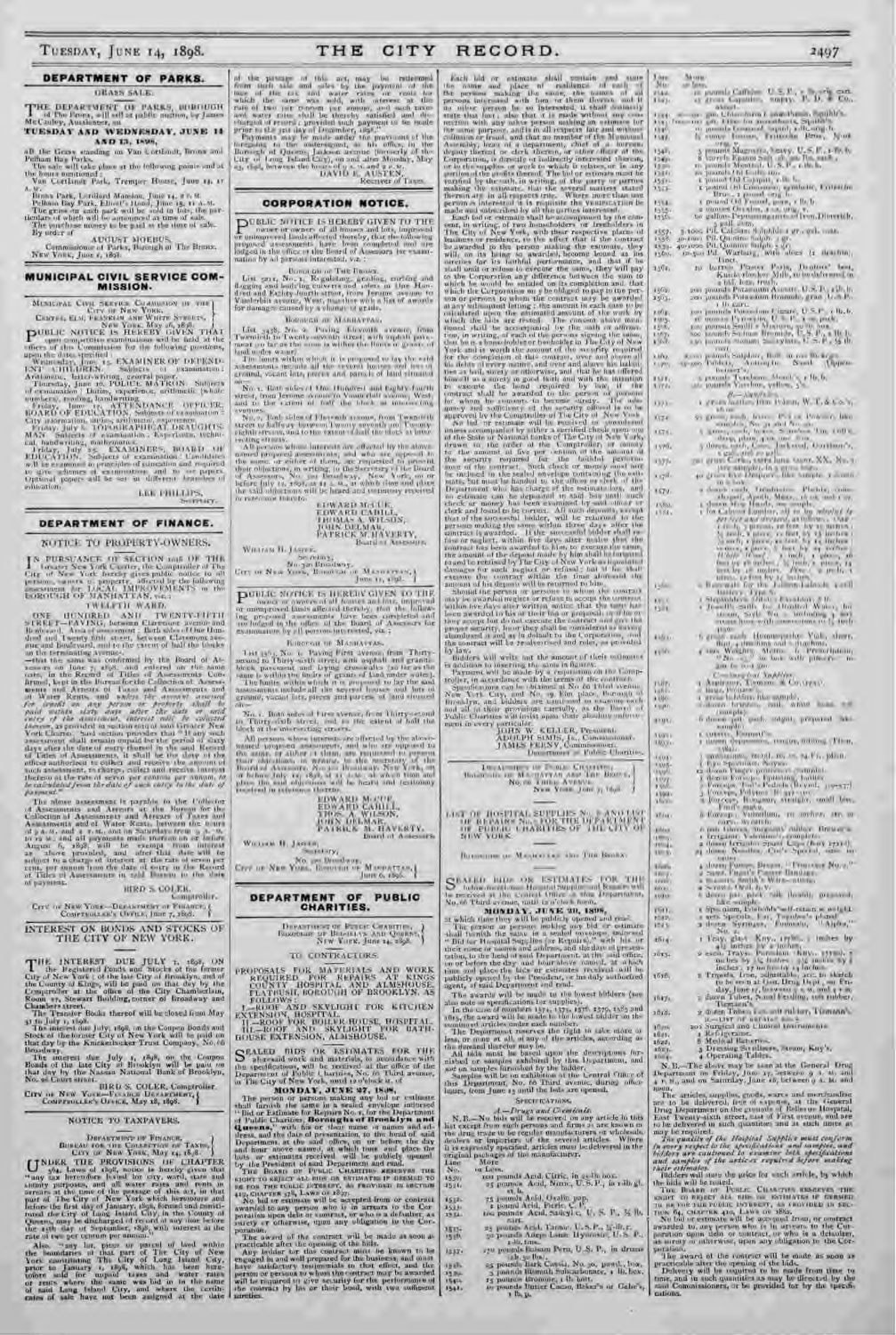Any behind the matrix for the constraints in the linear by the particle in the same of the barants and the particle process of the same of the same of the same of the same of the same of the same of the same of the same o

No bid or estimate will be considered unless accom-panied by either a certified check upon one of the State or National banks of the City of New 1- arc, drawn to the order of the Comptroller, or money to the amount olfcse per centuvt of the amount of the security required for the faithful performance of the contract. SiICh check or money must **NOT** be inclosed in the sealed envelope containing the estimate, but must be handed to the officer or clerk of the Department who has charge of the estimate-box, and no estimate can lie deposited in said box until such check or money has been examined by said officer or clerk and found to be correct. All such deposits, except that of the successful bidder, will be returned to the persons making the same within three days after the contract is awarded. If the successful bidder shall refuse or neglect, within five days after notice that the contract has been awarded to him, to execute the same, the amount of the deposit made by him shall be forfeited to and retained by The City of New York as liquidated damages for such neglect or refusal : but it lie shall execute the contract within the time aforesaid, the amount of his deposit will be re-turned to him. Should the person or per<om to whom the contr,,ct

etc be awarded neglect or r-iu,e to sect-pt the contract w'; thin lire days after writt,-n notice that the same has been awarded to his or their bid or pro, oral, or it he or they accept but do not execute the contract ani give the proper security, he or they shall he considered as n vine\_ abandoned it and as in default to the C~~rporation, an,l the contract will be readvertised and relet, as provl.,ed bc law.

Payment will be made by a requisition on the Comp-troller. in accordance with the terms of the contract. or from time to time, as the Commissioners may determine. lime form of the contract, inclmrting sftc%t, a!reus, *and shteeing the nnanncr of paywrcnt, it,, Ge olta inert rzt the office of the Geuerai Bookke-J'a'r anti : lu,lrfor,*  V"o. 66 third avenrt', and bidaers air ca rtti"tr,d to c'xanrirre each anti all of its t, v':sions care/till)', as time Board of i"ablic CIlaretM.'s :v5/1 insist 1tfO)t it, a/so-lute eofsnneo+ext in ee ,\_r particular. JOHN \V. KELLER, President, AD( ILPH slit IS, JR., Commissioner, JAMES FEh:N1, Commissioner, Department of 1'u'blic Chanties,

December Of Ptys Discounts, and The Brook, and The Brook, and The Brook, and The Brook, and The Brook, and The

## TO CC'ENCETIES.

PROPOSALS FOR MATERIALS AND AVIOLATION AT A 1990 AND ALSO ALSO ALL GAS-HOLSE, ISLAND, ISLAND, ISLAND, ISLAND, I<br>J. RANDALLIS ALANDALLIS ALL GAS-HOLSE, ISLAND, ISLAND, ISLAND, ISLAND, ISLAND, ISLAND, ISLAND, ISLAND, ISLAND,

S E.11.ED BIDS OR E51'1MATEO FOR THE aforesaid work and materials, in accordance with the .pea l hcntions and plans, will be recuieed at the rtiice of the Department of Public Charities, No. 66 'Third .eerie, in I he City of New York, until IC o'clock t. of

#### MONDAY, JUNE 20, 1898,

The arm of the state of the state of the state of the state of the state of the state of the state of the state of the state of the state of the state of the state of the state of the state of the state of the state of the

The Handle Person Concerns consider the following consideration of the set of the set of the set of the set of the set of the set of the set of the set of the set of the set of the set of the set of the set of the set of

The absorbed of the continued with the model as focus are a functional to the specific in the specific state of the later particle in the specific state of the specific state of the specific state of the specific state in

at the Companion in the state of the control of the billion of the state of the control of the state of the control of the state of the state of the state of the state of the state of the state of the state of the state o

troller, in accordance with the term, of the contract. '1 lie f rm of the contract, including specific. tion> and showing, the manner of payment, can be obtained at the ofllce of the Supervising Engineer, No. 66 'Third avenue, New Y,-rk City. and bidders are cautioned to examine etch and all of their proclsions carefully, as the B.-yard of Public Charities Will insist upon their abso. Rime enforcement in every particular.

JURN W. RULLER, President, .<br>Anni Pit SPALS, Jr., Commissioner, .<br>JAMES | REMARCIO of I'ubhc Charolin. I)ri Alan Ayetti Little (multipure 7, 1998)<br>2007 - Alan Ayetting, amerikan 400 Tull/mu Awettan 400 Tull/mu Awettan 41

# TO CONTRACTORS.

PRIFILM IN TOP MATERIALS AND WORK REQUIRED TO A STRIKE AND AND RECTION OF THE RECONOLIST OF THE RECONOLIST OF THE RECONOLIST OF THE RECONOLIST OF THE RECONOLIST OF THE RECONOLIST OF THE RECONOLIST OF THE RECONOLIST OF THE

 $S^{\text{LALID}}$  time and satisfiest 100, THE and with an anti-algebra in the resultation of the second at the second in the second at the second at the second at the second at the second of the second of the second of the sec

10. **MOVIDAY, JUME 20.** 1988.<br>
The main of a stationary in the stationary of the stationary of the stationary in the stationary of the stationary in the stationary of the stationary in the stationary of the stationary of

timate be the same particle and it in all respects four that the Mountain of the Mountain of the same particle in the continue of the Control of the Control of the Control of the Control of the Control of the Control of t

parsons in whom the reaction in the avariable is a symbol of the particle in the state spectra density which the main counter of the work of the state is the state of the state of the state of the state of the state of th

troller, in accordance with the terns of the contract. 1 he form of the contr.tct, including specifiations, and sh aging the Stan ner of pay'tuent, can be obtaine,l at ice office of the architects, If organ lb Slattery, N o. I )ladiscnt avenue, New York City, and bidders are cautioned to examine each and all of their provisions c:,relully, as the Board of Public Charities will insist upon their absolute er.forcement in every particular. JOHN W. KEL.l. E1., President, AIit11.1'H ol\IIs, Ir,., Connnissioner, JAMES FF:F.N1\_, Cnmmurei"ncr, Department of Pill,!, Churltis..

| DEPARTMENT OF EDUCATION.                                          |  |  |
|-------------------------------------------------------------------|--|--|
| Settimit: University from your University in F. Middle Exposure 1 |  |  |

# UFFI IS IN INCON, 17 (1795)<br>UFFI IS AND TROP CITY, JMTC e, IS93

 $S^{\text{KALED-PROPOMAS-WLL}}_{\text{intra-Dez}} = -\frac{1}{2} \sum_{\text{intra-Dez}} \frac{1}{2} \sum_{\text{intra-Dez}} \frac{1}{2} \sum_{\text{intra-Dez}} \frac{1}{2} \sum_{\text{intra-Dez}} \frac{1}{2} \sum_{\text{intra-Dez}} \frac{1}{2} \sum_{\text{intra-Dez}} \frac{1}{2} \sum_{\text{intra-Dez}} \frac{1}{2} \sum_{\text{intra-Dez}} \frac{1}{2} \sum_{\text{intra-Dez}} \frac{1}{2} \sum_{\text{intra-Dez}} \frac$ 

## DIONDAY,.IUNE 20, It/flt,

 $\lambda=1$  Matter Alternation Regulation at Public School Matter Digital School Matter Digital School and the School Matter Digital School and the School Matter Digital School and the School Matter Digital School and the Scho

The form is the main of the transfer of the state of the state of the first state of the property of the state of the state of the state of the state of the state of the state of the state of the state of the state of the

| RICHARD H. ADAMS.                                               |
|-----------------------------------------------------------------|
| JOHN E. KUSTIS<br>WM H BURLBUT,                                 |
| RESERVE LITTLE                                                  |
| DANIEL P. M.SWEENY, M.D.,<br>Coromittee on Sites and Buildings. |
|                                                                 |

| DAMAGE COMM.-23-24 WARDS. |  |
|---------------------------|--|
|                           |  |

PURSUANT TO THE PROVISIONS OF CHAP-<br>
From the 17 and the Lines of the log and the second of the second of the second of the second of the second of the second of the second of the second of the second of the second of the

# 2498 THE CITY RECORD. TUESDAY, JUNE 14, 1898.

## DEPARTMENT OF CORRECTION.

DEFARTIST OF COMMETTIN,<br>No. 148 H of The reserved To Massistras,<br>New York City, June 7, t898.

PROPOSALS FOR MEDICINES, ETC.

STALED 10195 OR ESTIMATES FOR FUR-<br>Symphonics will be recomming spill Sampha and<br>Symphonics will be recomming spill Sampha and<br>Commission of City of the City of New York.<br>No. call best I wanteds are to mili-MONDAY, JUNE 20, 1898, AT 10 A. 31.

- Goody By he definered by Dr. Chase Micr, Chemist,<br>Department of Table - Contribute - General Teng<br>Department, Bollewer Herethel, Bort - Newsle-righth<br>at rev. For the Department of Correction. of a pounds, more or less, Potassium toddle, U. S. P., in and too ources.<br>1. Ili, bottles, it os, orig. cart.<br>1. S. Salol, 1J. S. P., 'i. D. bottles.

To be defined in total<br>funnity as required during  $\frac{1}{2}$ . The person or person on<br>the gas bid in extension and the state of the state of the state<br>in the latter of the state in the latter of the state of the state of t

while we write the numerical definition in complete the state of the control of the control of the control of the control of the control of the control of the control of the control of the control of the control of the co

The award of the contract will be made as soon as<br>practicable after the opening of the bids.<br>I belingly will be required to be made from time to<br>the contract ed by the directions as may be directed by the

 $\mathbb{A}$  of  $\mathbb{A}$  and  $\mathbb{A}$  on the  $\mathbb{A}$  of  $\mathbb{A}$  and  $\mathbb{A}$  on the second of  $\mathbb{A}$  of  $\mathbb{A}$  and  $\mathbb{A}$  on the second of  $\mathbb{A}$  and  $\mathbb{A}$  and  $\mathbb{A}$  and  $\mathbb{A}$  and  $\mathbb{A}$  and  $\mathbb{A}$  and

Figure but the main of the following of the present main and the main of the present main of the present of the main and the main of the main of the main of the main of the main of the main of the main of the main of the several matters stated therein are in all respects true. Where more than our person is own concluded by all the<br>that the verification be made and subscribed by all the<br>parties interested.

The fit are the states of the fit are the states of the states of the states of the states of the states of the states of the states of the states of the states of the states of the states of the states of the states of t

been awarded to has or that hid or proposal, on it he as they accept but the proposal of the proposal of the constraint the constraint of the proposition in and in detail to the Corporation of the Corporation of the Corpo

Hidden will interest for a<br>set of the point of the set of the  $\mathbf{h}$  has been interested<br>in Bidden will receive the amount of their estimates and ordinary the encoded<br>interest of the contribution on the Comparability in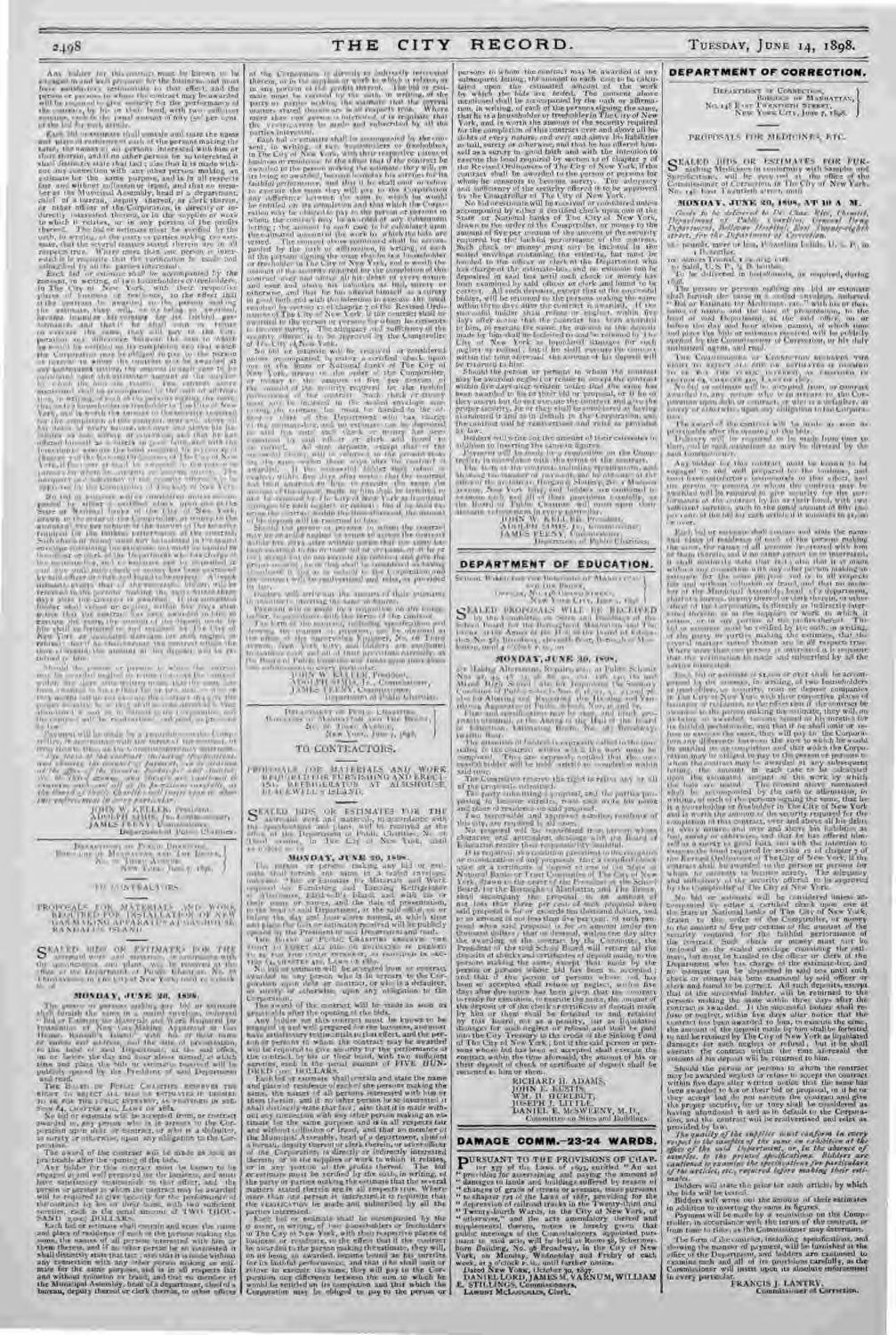TUESDAY, JUNE 14, 1898.

#### FIRE DEPARTMENT.

 $\begin{array}{l} \displaystyle \mathbf{V}^{\text{AN}} \text{ TASSEUL} \triangleq \text{REARAPV, MICTIUSEERS}, \\ \text{no behalf of the Fuc Depenmen, will offer for a state at public and the } \\ \text{no this analysis, Note, you and by Fau Dhtuwdt order, it is is to be  
flæpugly of Mahahatan, \end{array}$ 

TUESDAY, JUNE 11, 1808. at to obtain now, the following property belonging to the Fire Department of The Cry of New York. Five horses to import it is the Department New York. The horses of the Lagrangian in the Department,  $\begin{array}{r} \text{DHN J.} = \text{CAN$ 

 $\begin{array}{l} \mbox{Bicovariant, } \Gamma \mbox{on} \quad \mbox{Bicovariant} \\ \mbox{New York, } \mbox{Jow\_13p5.} \end{array}$ 

#### TO CONTRACTORS.

STALED PROPOSALS FOR PURSISHING

 $\begin{array}{ll} \bullet & \bullet & \bullet & \bullet & \bullet \\ \bullet & \bullet & \bullet & \bullet & \bullet \\ \bullet & \bullet & \bullet & \bullet & \bullet \\ \bullet & \bullet & \bullet & \bullet & \bullet \\ \bullet & \bullet & \bullet & \bullet & \bullet \\ \bullet & \bullet & \bullet & \bullet & \bullet \\ \bullet & \bullet & \bullet & \bullet & \bullet \\ \bullet & \bullet & \bullet & \bullet & \bullet \\ \bullet & \bullet & \bullet & \bullet & \bullet \\ \bullet & \bullet & \bullet & \bullet & \bullet \\ \bullet & \bullet & \bullet & \bullet & \bullet \\ \bullet & \bullet & \bullet & \bullet & \bullet \\ \bullet & \bullet & \bullet & \bullet & \bullet \\ \bullet & \bullet & \bullet & \bullet & \bullet \\ \bullet &$ 

frame was the final Counter Kan Jackson (autom Rubber) and the best started Final Counter the Department on the Boston Displaced by the Department of the best started by the Counter of the started by the Counter of the st

#### WEDNESDAY, JUNE 15, 1898.

are which there and place they will be pulledly uponed<br>by the lend of suid Department can see that the pulledly uponed<br>by the lend of suid Department in the fact of  $\tau$  are<br> $\delta\tau$  and  $\delta\tau$ . Here the distribution<br> $\Lambda$  i

Now by the temperature will be the<br>complete of contributions are the following term that the following<br>from the following of the contribution of the following term and the superson-to-<br> $\alpha$  in the following term of the su

procedure after the opening of the line of the lower Angle present the same in a scaled curvator at said office, on are the same in a scaled curvator which which when the present the discovered with the name or names when

**poration** 

When the matrix of contemporal space was assignment of the matrix<br>relation.<br>The figure of redefective of all the parameters and place of redefective<br>and the matrix of all the parameters in the state of the matrix of<br>the st

one person is from<br>the and substituted by all the parties inter-<br>cardinals make and substituted by all the parties inter-<br>steed, the article points shall be accompanied in the<br>dense of the street contribution of the stree

Four Hundred (400) Plotters on the "Municipal" F (n)-<br>
Fore,  $-$ and that  $|l|$  he shall omit or reduce to excentre the nume<br>
they will pay us the Griporation any difference between<br>
the stan to which he would be entitled

of the Little strained in the constraint and the strained of the relationship of the same of the same of the constraint.<br>The complete strained declines are the form of the same of the same of the second of the second of t

cate the contrast within the time aforesaid, the smoont of his deposit will be returned to him. Should the persons to whom, the contrast may be awarded neglect ar relates takeous the contrast within five-fiays after writt



 $\begin{array}{c} \text{Der} \mathbf{A} \text{symm} \rightarrow \mathbf{W} \text{sym} \text{Spec}(r, r) \\ \text{Commutative OPT} \\ \text{Neu} \rightarrow \mathbf{A} \text{max} \text{max} \text{max}(r, r, r) \\ \text{New Vants} \text{Arg} \text{arg} \text{min} \text{max} \text{max} \end{array}$ 

**NUTTLE** 

## WATER TAXES.

WATER TAAES.<br>
The BHV into the Control of the THE TRAFFIC THE UNITED ASSESS (For the Second of the second law of the second the second that the second the second the second the second the second the second the second the

WIL DALTON, Commissioner of Water Supply.

#### POLICE DEPARTMENT.

**CRADAY, JUNE 1980**, Police, BARRIOL, Dynaste of the Board of Police, BARRIOL, etc.

FRACE DEPARTMENT CLUBS ONCE IN NORTHERN CONTROL CONTROL IN THE ACT OF A REAL PROPERTY WILL AS THE SELECT OF A REAL PROPERTY WILL AS THE SALE OF A REAL PROPERTY WILL AS THE SALE PROPERTY WILL AS A REAL PROPERTY WILL ASSAUL

 $\begin{tabular}{l|c|c|c|c|c|c} \hline \textbf{Portice Previvaryal} & \textbf{Cerv} & \textbf{or New Your, i*60} \\ \hline \textbf{OWNEES} & \textbf{WANTIED} & \textbf{DY THE PROPEETV} \\ \hline \textbf{New York, } \textbf{S} & \textbf{tite} & \textbf{Tothe Deprems} & \textbf{tite} & \textbf{City} & \textbf{rite} \\ \hline \textbf{New York, } \textbf{S} & \textbf{tite} & \textbf{Tothe Deprems} & \textbf{tite} & \textbf{Rou, for the} \\ \hline \textbf{$ 

# Porate DEPARTMENT, CITY OF NEW YORK, BOROWED AT UNION VS.

Entropy of United States with the District of the District of the States of the States of the States of the States of the States of the States of the States of the States of the States of the States of the States of the St

**GHARLES D. BLATCHFORD.**<br>Deputy Property Clork.

#### BOARD OF PUBLIC IMPROVE-**MENTS.**

**IGNITS.**<br>
BOARD on Puntre IMPSONATORS, IS and the PLACE IS HEREN'S CIVEN THAT THE TREE IN Real of Public Improvements of The Lity of New York Tries in about the map or plan of The Lity of New York, by changing the grade

Finally, matter of the theoretical control is presented with the control of the state of the provision of section 436 of the provision of section 436 of the provision of section 436 of the control of the control of the con

#### A ingxbridge -tweener

Beginning at a print in the centre line of Terrace View<br>avenue and the entire line of Kingsbridge avenue, classroad the entire line of Kingsbridge avenue, class<br>action quality is not a principal and the centre in the stat

thence still along said centre line, distance aso feet,<br>elevation 60 best. For Cervar Place.

For Certain Florida, the state of the state of the state of the large atoms and the centre line at Vice Gordon plane, of the centre of the centre of the centre of the centre of the centre of the centre of the centre of th

Description of the Grade of Taxables Hace. 

ing of this Board, is an the sal day of this line of the real day of this are  $R^2$  or the space of the space of the discrete the three conductions, that the proposal boards of the discrete of the discrete of the discrete

#### SUPREME COURT. FIRST DEPARTMENT.

and the same factor is the same and the same scale in the same scale in the same scale in the same scale in the same scale in the same scale in the same scale in the same scale in the same scale in the same scale in the s

where we have the state of the state of the signal and the signal from the Suntain form of the Suide of New York, First the Benchmann Count of the Suide of New York, at the New York and for the City V can be also as the S

#### Jana P. Draw, Clerk. FIRST DEPARTMENT.

In the matter of the application of The Mayer, Afdermen and Community of The Cay of New York, relative in sequiting tire, where we the interesting and increding mention of the burden of the interesting mention of the inte

Twenty-third Ward of The City of New York,<br>
West York City of New York,<br>
West of Education and Associated in the above<br>
entitled mitter, hereby give column to all persons in our<br>
cordination is presenting, and to the abov

24499<br>
and for that purpose will be in automase at our said<br>become and automase at our said<br>of sourced automase will be in automase at our said<br>of sourced—Then the abstract of our scales are allowed by a<br> $z_1$  sourced—The

JOHN H. KNOWPER,

#### FIRST DEPARTMENT.

In the matter of the application of The Mayor, Aldresson and Common<br>algorithm of The Mayor, Aldresson and Commonly of the City of New York, relative to a<br>equating title, wherever the same first and hardconnect equation is

WE THE UNDERSIGNED COMMISSIONERS

SE. May 2 is the two states in the mass may be a state in the two states in the two states in the two states in the two states in the two states in the two states in the two states in the two states in the two states in t

aftermark. That me report between will be presented to the Superman three that is the special Term through that is the best of the best of the best of the head of the head of the best of the best of the best of the special

## THE CITY RECORD.